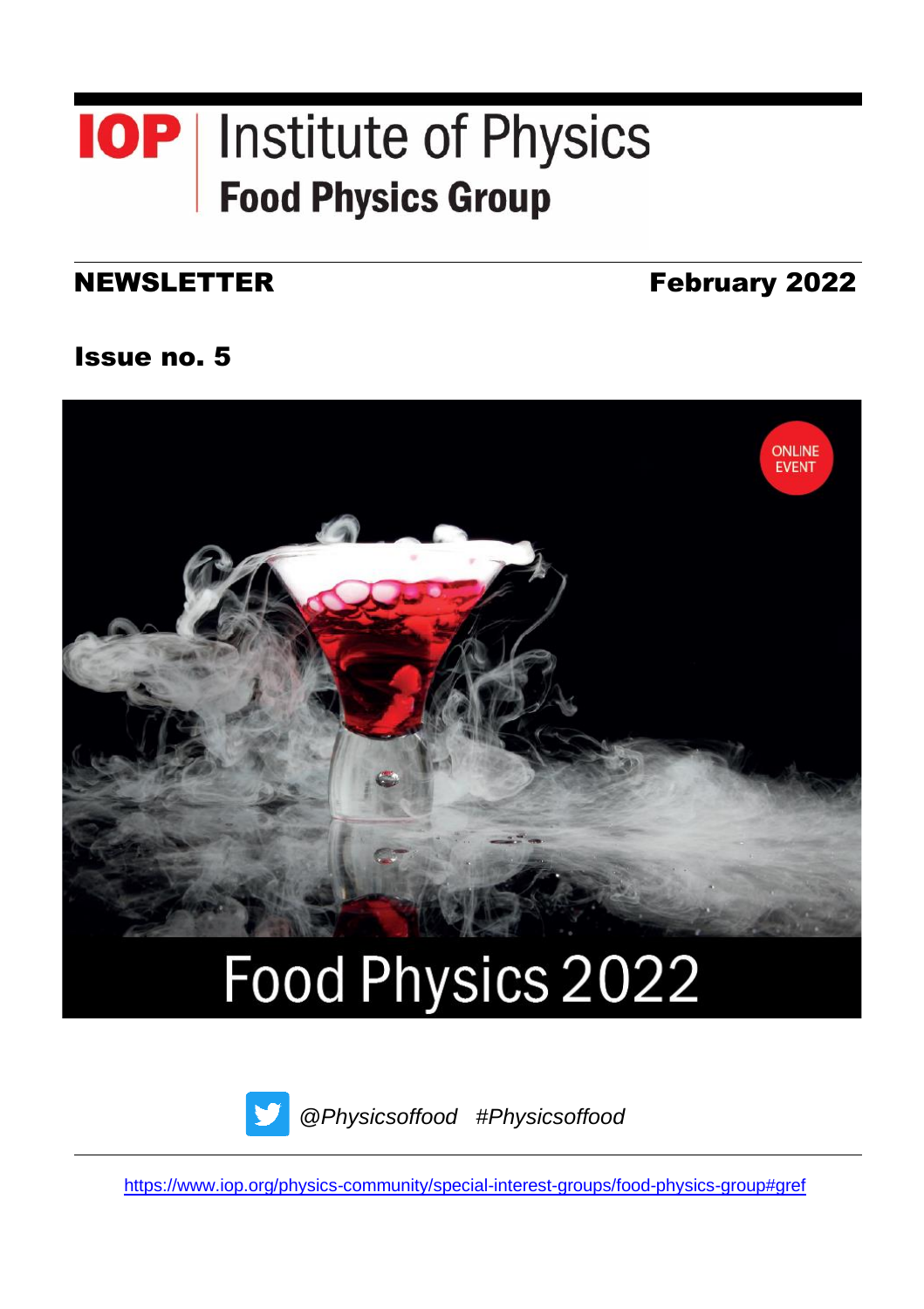## <span id="page-1-0"></span>**Contents**

|                                                          | 20 |
|----------------------------------------------------------|----|
| Food Physics Committee at external events during 2021 22 |    |
|                                                          |    |
|                                                          | 24 |
|                                                          | 25 |
|                                                          |    |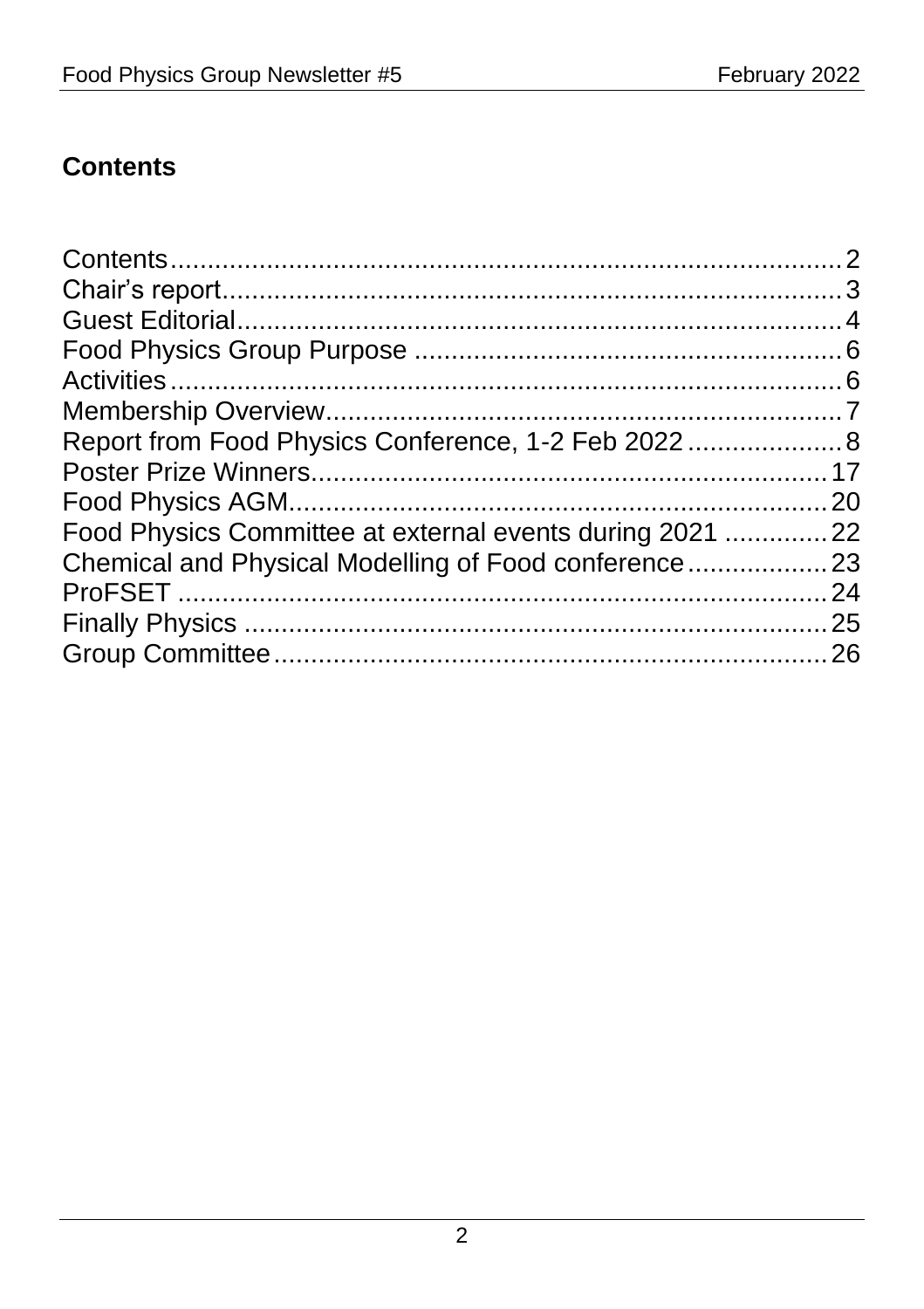## <span id="page-2-0"></span>**Chair's report**

Welcome to the fifth newsletter of the Food Physics group.

We have just had our sixth conference in the series "Food Physics", on-line for the second year. I truly hope next year's will be a physical event! We had even more registrations this year at 111, with a good breadth of international speakers. Read more in the conference report including the prizes for best poster and best poster presentation.

We had our second AGM. Read the AGM report for more details.

After 6 excellent conferences hosted by Universities (Sheffield Hallam 2017, Edinburgh 2018, Leeds 2020), Industrial-facing institutes (Campden BRI 2019) and the last two as virtual conferences, I'm delighted to confirm that we are already planning **Food Physics 2023.**

In October 2021, we partnered for the second time with the Royal Society of Chemistry's Food Group to run an excellent on-line programme over a full day on "Chemical and Physical Modelling of Food". Read more later in this newsletter.

Along with all the IOP's Special Interest Groups, we had our first formal committee elections in September 2021. We welcome new committee members Eddie Pelan, Peter Schuetz and Gleb Yakubov, and Zak Glover co-opted for Early Careers, who I know will enrich our Food Physics group. Many thanks to our outgoing committee members – Felix Oppong and Dough Cleaver – for their contributions.

I am particularly delighted that Gleb Yakubov has written a guest editorial for this newsletter, a very interesting read.

I also report on the creation of a new professional group (ProFSET) comprised of the Food & Drink groups of scientific groups such as IOP, IChemE and RSC.

We continue to encourage all readers to engage with Food Physics, whether to discuss joint workshops / conferences, link us to events perhaps outside our normal networks, or just to discuss application of interesting physics to solve food and drink innovation challenges.

John Bows, Chair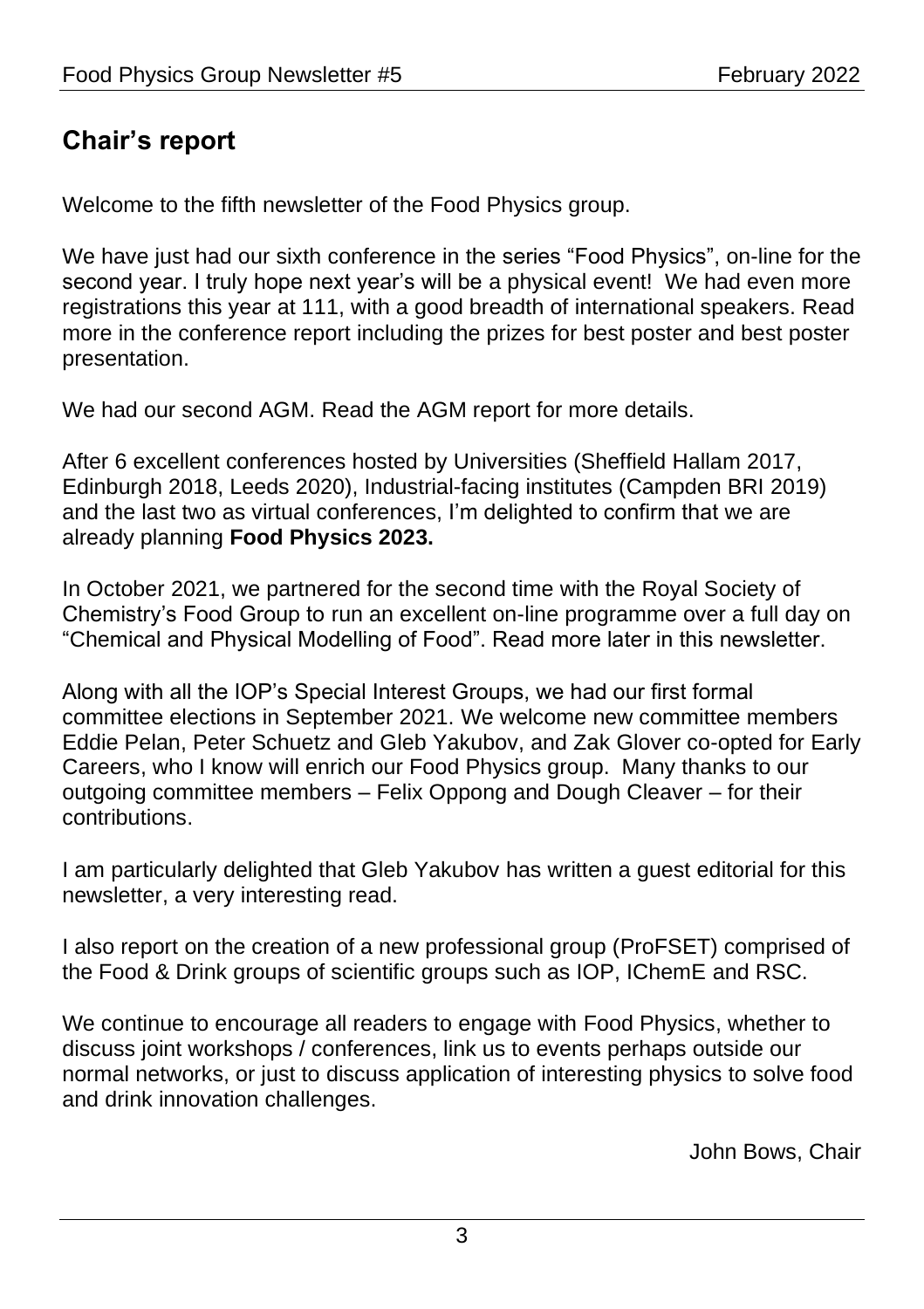## <span id="page-3-0"></span>**Guest Editorial**

In 2018, an international team from Weizmann Institute and Caltech published a research article in the June 19 issue of PNAS [1]. The article, titled "The Biomass Distribution on Earth" presents a comprehensive census of the Earth's biosphere. The mind-boggling fact is that of all mammals, by mass, 60% are domestic animals (cattle & co), 36% are humans, and only 4% are the rest of all mammals, which includes heavy whales and numerous rodents. With birds, 71% are domestic avians, like chickens, compared to just 29% wild species. Where am I going with this? The philosophical paradigm states that "Physics is Everything" [2] and our current environment is dominated by our food chain, meaning Food Physics covers a huge part of the Universe closest to us. In the last 10 years, we see how physics spearheads advances that will come to the rescue and solve the fundamental problems that have a direct impact on our food and our lives.

In this context, the concept of a Food System takes central stage. The Food System aims to achieve Food Security, Nutrition and Sustainable Development – through optimisation and in-depth understanding of the complex web of interactions spanning food primary production, food processing, consumption and nutrition and health. The fundamental challenge of uncovering complex interactions is at the core of solving global challenges and addressing environmental priorities. Here, Food Physics takes the leading role in providing the toolbox of methods to study Food Systems, but also, importantly, generating new ideas and using lateral thinking to bring ideas from other areas of Physics to help understand Food and Food Systems.

This year, Food Physics Conferences focused on key challenges that lie in the areas of food structure and its impact on nutrition and digestion, creating plantbased protein-rich foods, understanding fundamental soft matter aspects of food structure and processing, and development of new measurement techniques to benefit the research questions across the entire spectrum of the Food System: from agriculture to digestion and food oral processing. The questions of digitalisation and application of machine learning and artificial intelligence as emerging tools have been extensively discussed, with key examples in crop control and waste management.

Across all these research questions and applications, we see a common fundamental theme related to the importance of the order-disorder transitions, and how these transitions control and explain the behaviour of food systems. If we look at the problem of plant-based foods, we are living through a transformation from animal-dominated protein sources, to potentially more sustainable plantbased alternatives. The word 'potentially' is important here. On one side, the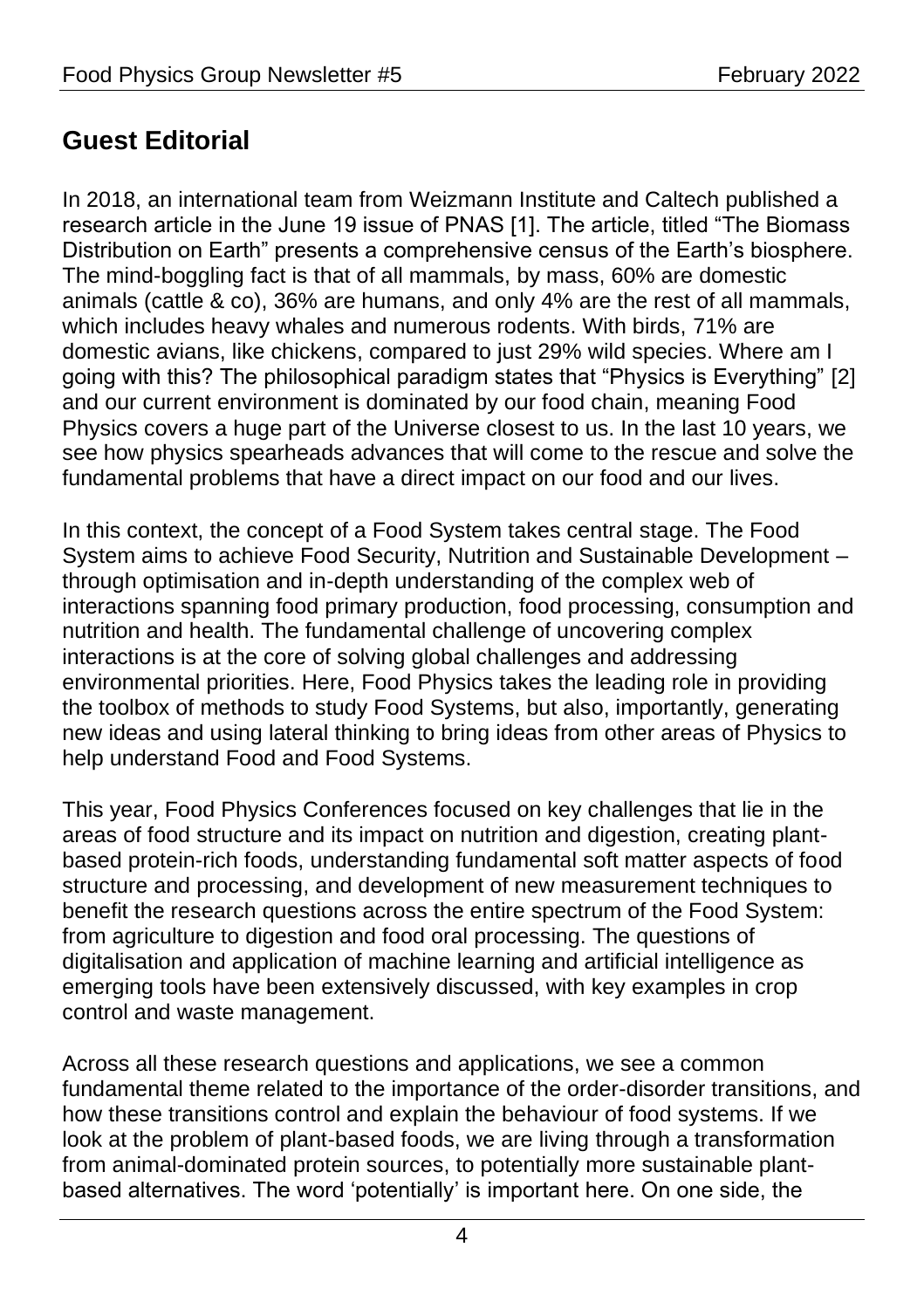evidence we currently have clearly points to the fact that the total amount of protein eaten by cattle is larger than the amount of protein they 'produce' [3]. Intuitively, this makes sense. The laws of thermodynamics tell us that the efficiency of a complete system cannot exceed 100%. On the other hand, not all proteins are made equal, and the nutritional value of animal-based proteins for humans is higher than that of common plant-based proteins. To complicate things further, we ought to realise that ruminants such as cattle and sheep, are efficient fermentation 'reactors'. It is the cow's gut microbiome that takes on a leading role of converting calorie-depleted food, like hay and straw, into the molecular building blocks used to assemble highly nutritious and calorie- dense muscle and fat tissues. So the task of creating new plant-based products brings us to the need of to choose the right plant, the right part of it and then take on the task of re-folding and re-assembling proteins to make nutritious and palatable foods, whilst keeping a close eye on the amount of 'electricity' burned in the process. Finding efficient mechanisms to control protein structuring would open enormous opportunities for boosting efficiency of making balanced and healthy plant-based foods. By understanding protein transformations during processing and in the digestive system, we can start developing efficient strategies for identifying the paths of minimum energy that afford the desired structural transitions at minimum expense.

Plant-based foods is only one example. The order-disorder transitions are at the heart of many other pertinent problems in the area of Food Systems: creating plant-based food packaging, maximising efficiency of crop use, minimising waste and optimising food structure to maximise health outcomes and support and improve public health.

Food Physics may not be absolutely "Everything", but its multi-disciplinary approach and openness to new ideas has the capacity to take us through the rough waters and overcome some key challenges we currently face in the name of a sustainable, fair and more prosperous future.

[1] Bar-On Y.M., Phillips R., Milo R. (2018) PNAS 115(25) 6506-6511.

[2] Punchline of Dr Don Lincoln from Fermilab YouTube channel, "…because, well, you know – physics is everything"

[3] Ritchie H., Reay D.S., Higgins P. (2018) Frontiers in Sustainable Food Systems 2:57.

Gleb Yakubov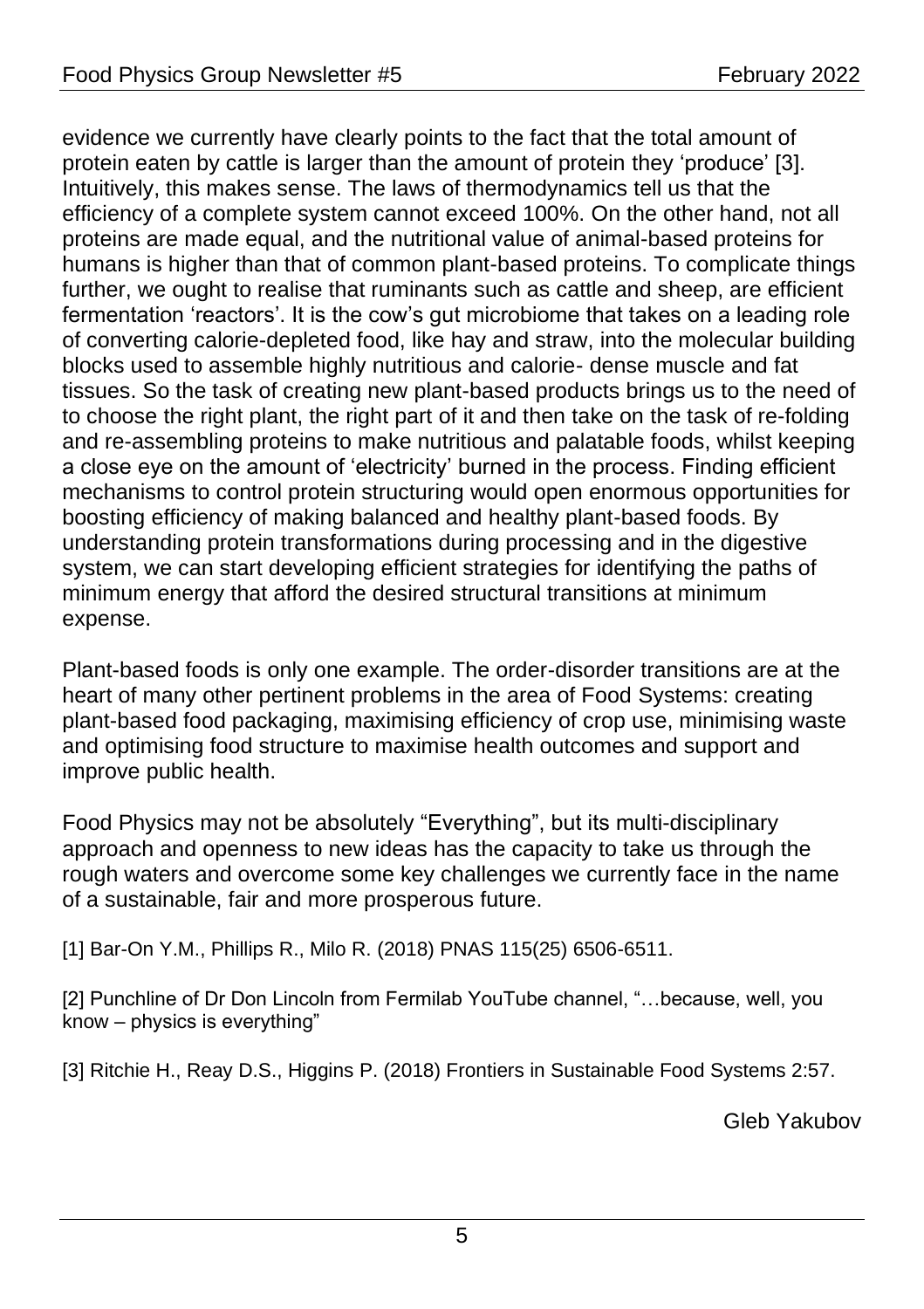## <span id="page-5-0"></span>**Food Physics Group Purpose**

Supporting research into areas of physics that impact the food sector, and encouraging collaborative research between academic and industrial physicists.

Promoting the role of physics in the food industry and ensuring that it is more widely understood that this is a field in which there are opportunities to conduct interesting and important research; promoting this fact to early career physicists and policy makers.

Providing a mechanism for physicists in the sector to feed into the IOP and have their views represented to funders and policy makers.

## <span id="page-5-1"></span>**Activities**

Organise an annual conference

Engage with physics academia / other IOP groups e.g. host joint events

Bidirectional exchange of physics and problems between industry and academia

Engage beyond IOP (e.g. IChemE, RSC, STFC Food Network+, IUK)

Publish newsletters

Engage early careers physicists

*Added at the 2022 AGM.* Outreach to schools / STEM via food physics (note [IOP Outreach Toolkit\)](https://www.iop.org/sites/default/files/2019-01/outreach-toolkit.pdf)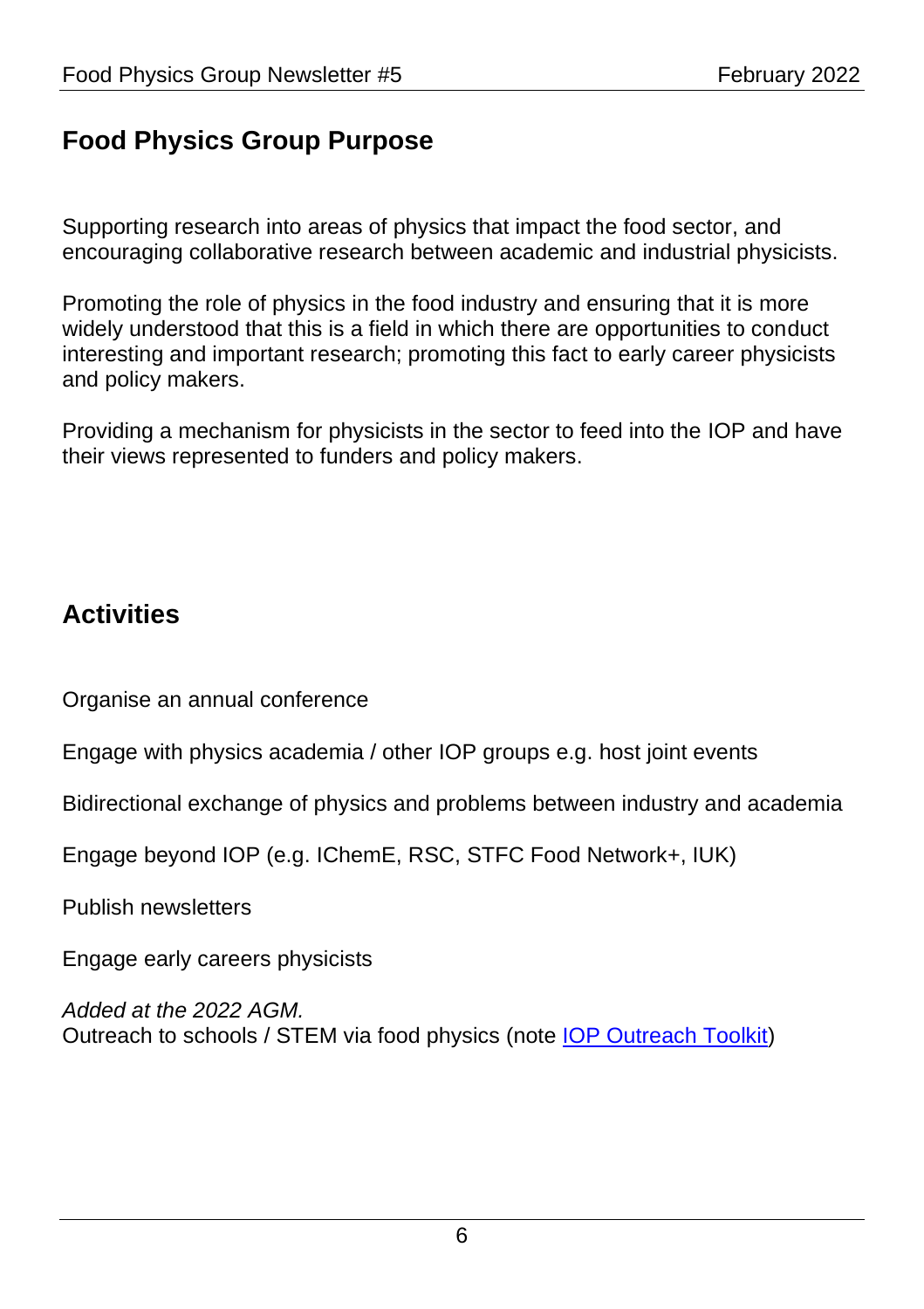## <span id="page-6-0"></span>**Membership Overview**

As at 1<sup>st</sup> Feb 2022, Food Physics Group had 360 members of which 33% are Female (c/w 16% for IOP Total). Average Age is 33 (51 for IOP) with 8% Fellows (15% IOP).



By Grade. Member: 150, Fellows/Hon Fellows: 30, Associate Members: 180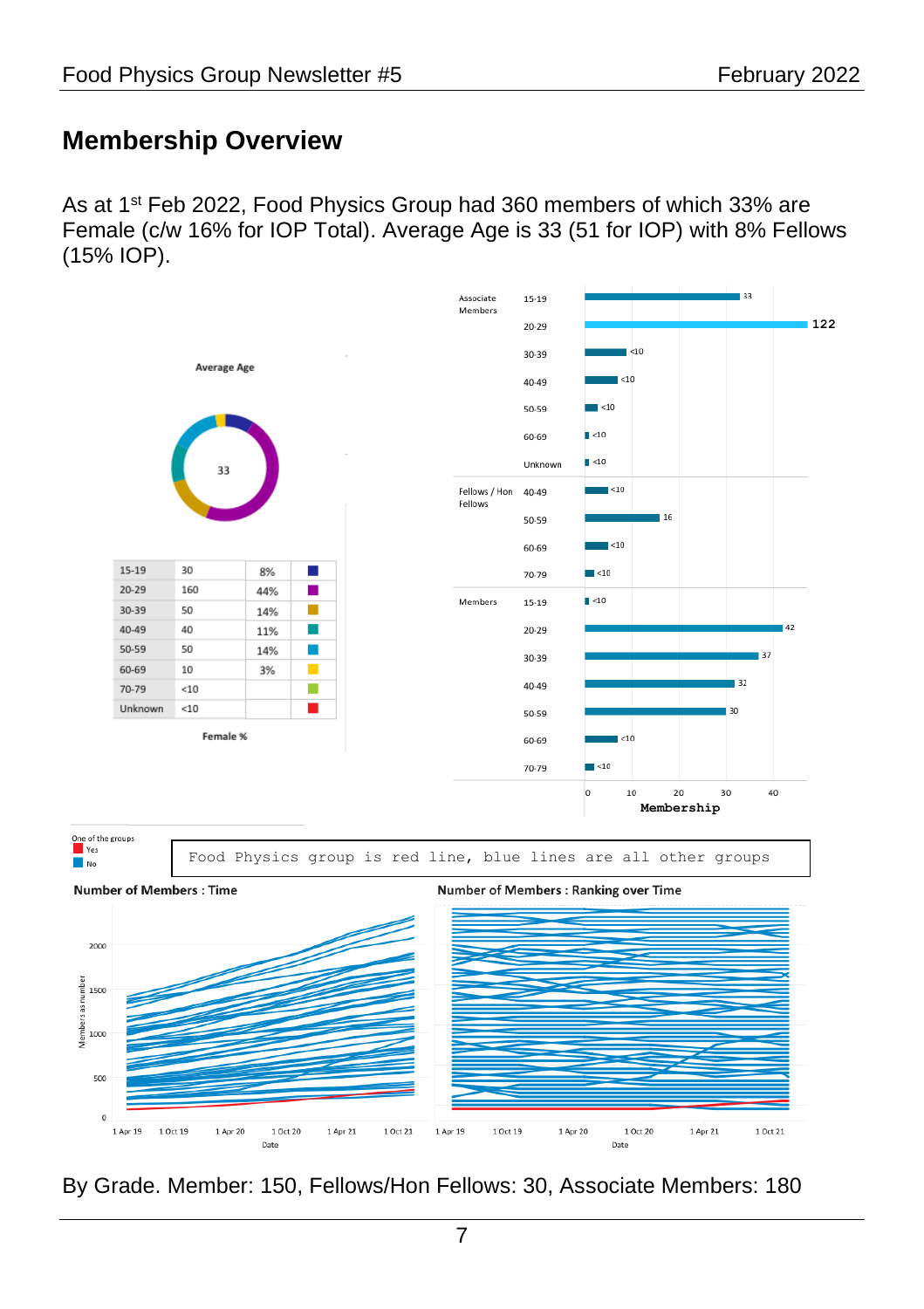## <span id="page-7-0"></span>**Report from Food Physics Conference, 1-2 Feb 2022**

Food Physics 2022 was the sixth in our annual series of conferences (previous events have been held at Sheffield Hallam, Edinburgh, Chipping Campden, Leeds and online); as last year, the conference was on-line and supported by the IOP with Ana Santos coordinating. The committee thank Ana for her great work supporting the setting up of the conference, the web site and running the meeting. There were some 111 registrants with 40-60 online at a time. In addition to our usual areas of soft-matter and measurement, this conference included sessions on oral processing and digestion, a 'hot' area 'Plant based foods' and a session on physics in agriculture research. We also introduced a session of 3-min presentations of poster introductions.

#### **Day 1**

The first session of the conference was on **Oral processing and digestion**. It opened with *Maria Charalambides (Imperial College).* She first reported measurement of the dependence of the fracture stress and modulus on the porosity of chocolate soft-solids. She then gave some data on mouthfeel, sensory and fracture measurements using a wire cutting technique. Fitting the rheological data including a ductile damage model she parameterised constitutive models for input to FE modelling; combining this with a stomach model she presented some preliminary data on the breakdown of soft solids in the stomach.

*Ben Boyd (Monash Univ.)* took us through a master class on the transformations of triglycerides on digestion into fatty-acids and their subsequent self-assembled liquid crystal phases. Using a stomach mimic, the team have observed the timeresolved phase transformations by sampling and passing aliquots through a small angle x-ray analysis. Cow milk triglycerides transform under digestion into diglycerides, fatty acids and monoglycerides (getting more polar along this sequence). The meso scale molecular assemblies pass through reversed hexagonal, lamellar, hexagonal structures and finally dispersed micelles. He reported data for human breast milk which in contrast formed an inverted micellar cubic phase. Further data was then given for various infant formulas and soya milk. The work is at the frontier of understanding the digestion of lipids; the relevance of the work to in-vivo depends on the assumption that digestion is faster than adsorption, preliminary data in-vivo (rats) supports this.

*Anwesha Sarkar (Univ. of Leeds)*, reported on the tribology of plant and dairy proteins. The need for experiments with surfaces realistic of the mouth was emphasised; based on measurements of papillae on tongue surfaces she reported the development of a 3D bio-mimic for a tongue surface; matching the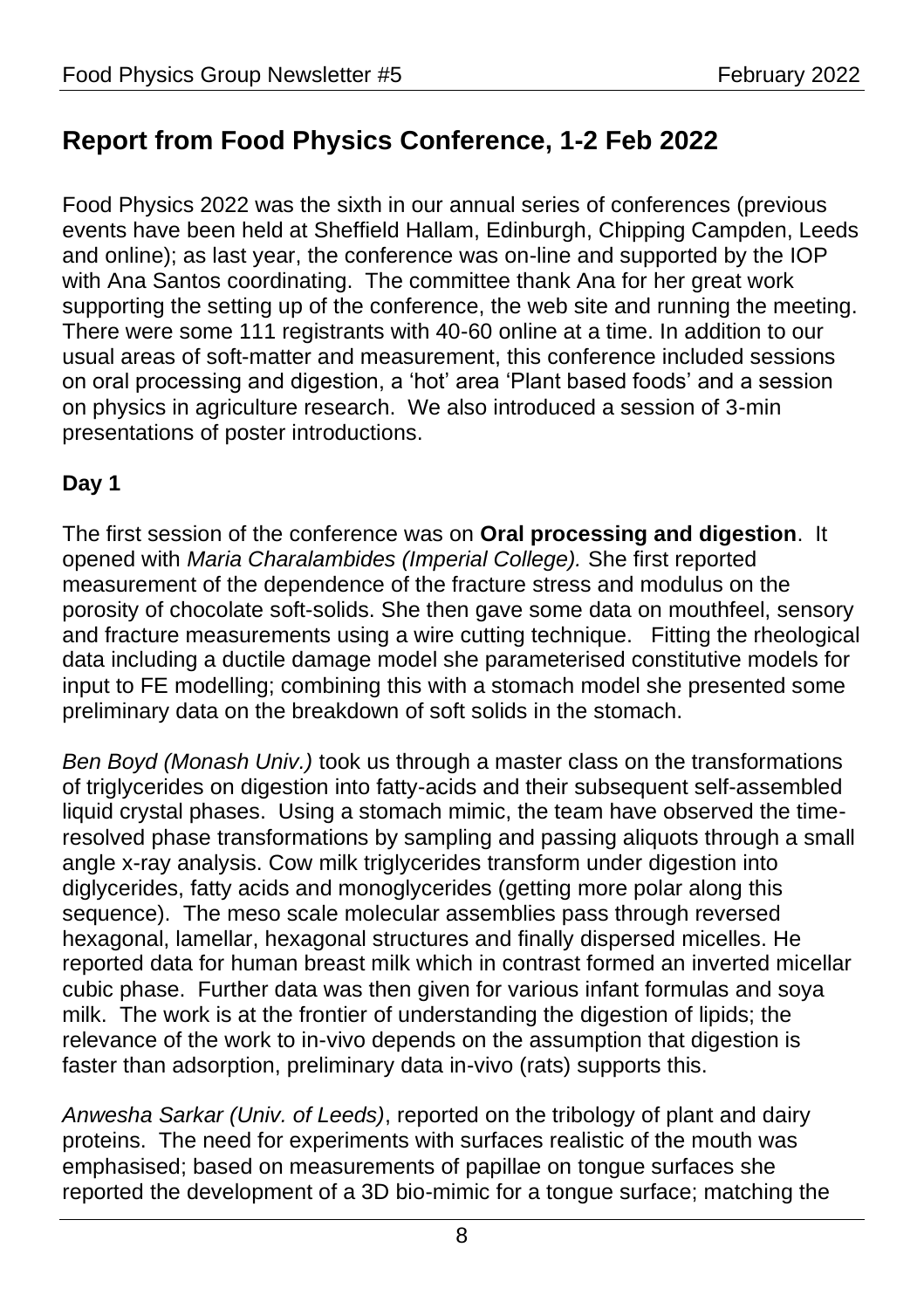modulus and surface distribution of papillae was key. These were used in tribology experiments. She reported case studies of the tribology of plant proteins; higher friction was measured for pea proteins than whey proteins due to adsorption. However, formation of microgels could reduce the pea protein friction. The final part of the talk reported results for nano-scale tribology of soft surfaces with protein adsorbed.

*Lawrence Harris (Mondelez)* completed the session with a review of challenges arising from adding fibre particulates to chocolate products and also the steps needed to develop products to get consumer acceptance of mouthfeel. He noted that the sensation of the process of bolus formation as well as the final bolus was important for consumer liking. Other issues of adding plant fibres into products included the need to understand their hydration during oral processing; preliminary data showed that consumers become very sensitive to levels above 10%, but this level of loading also gives rheological issues in processing.

After a lunch break, the **Poster** session followed with the 3 minute introductions and then each poster was given a breakout room which were well attended with much discussion on each poster. The 16 poster submissions reflected well the sessions of the conference, and there were 5 posters from outside the UK. Posters prizes were awarded to Pallab Kumar Borah and Mark Al-Shemmeri. Read more in the following Poster Section.

The **Plant based foods** session opened with *Atze Jan van der Groot (Wageningen Univ.)* reporting structuring into hierarchical fibre meat mimics using shear rheological techniques; exploiting shear banding and string formation; these are now being scaled up for commercial production by a spin out company. Results were shown for an example of sheared mixtures of pectin or gluten and soya protein. His team applies TD-NMR and high temperature rheological techniques to probe these structures, in particular the distribution of water in the high concentration mixtures, also identifying when structures were bi-continuous. The talk reported results for sheared Ca caseinate solutions using Small-Angle Neutron scattering to quantify the fibrous nano-scale structure: this was correlated with the mechanical properties of the bulk material.

*Tim Ingmire (Quorn foods)* reviewed the history of this mycoprotein based food; it is manufactured through fermentation in large vessels (30-40m tall). The sustainability of this product was reviewed. Quorn have ambitious targets for future production. To achieve this, many technical challenges need be solved; these include: optimising mass flows (sparging with gas bubbles is used to drive mass movements within the fermenters); the application of real time sensing technologies and modelling of the mechanical performance on hyphae (the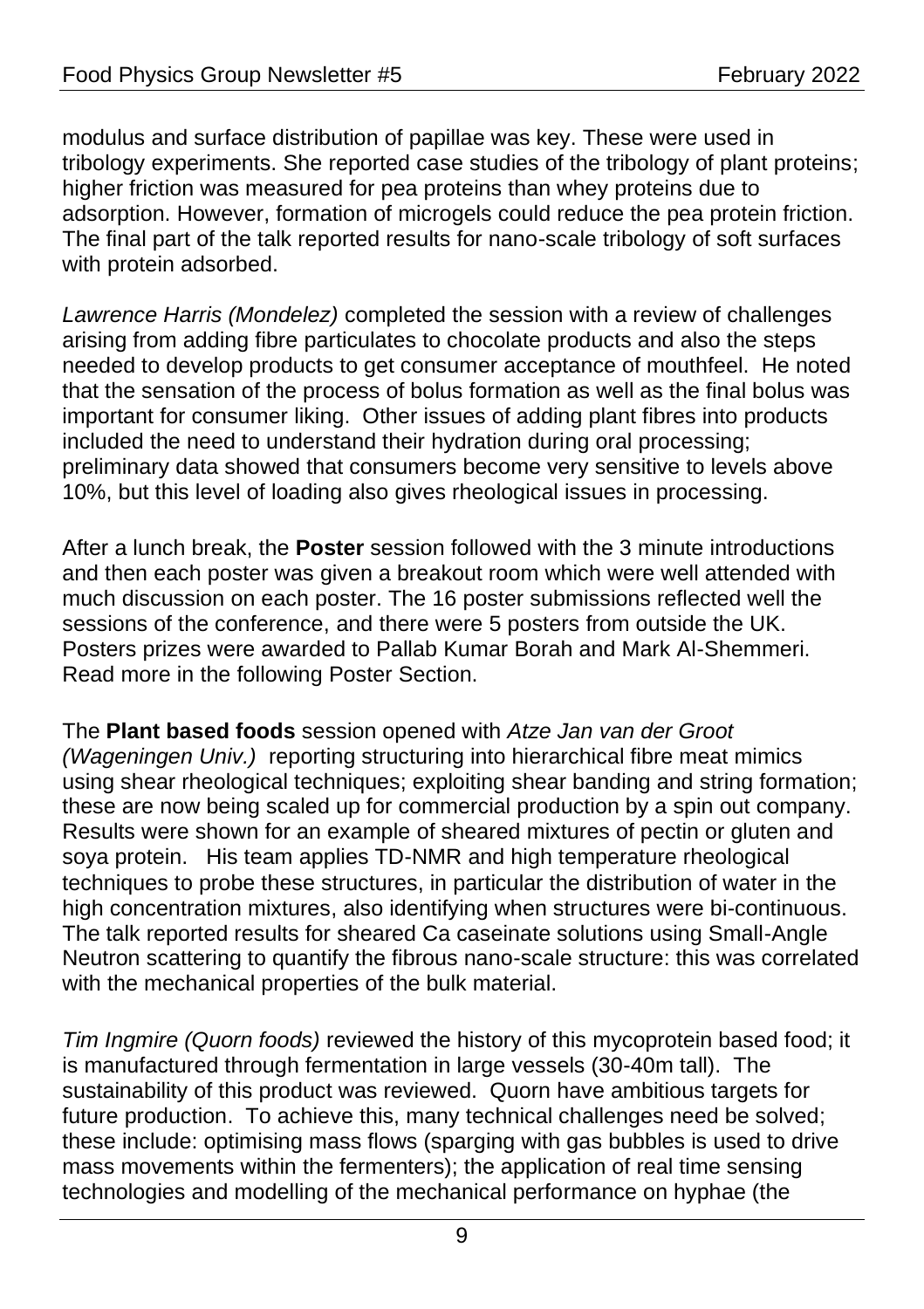filamentous structure of fungi) length, exploiting the physics of crystal formation and crosslinking hydrogels. Currently egg-proteins are used to bind the structure – they would like to replace this with a plant based crosslinking agent. Finally, there is need to better understand and design the oral processing and digestion of these products. There were questions on whether meat mimics are the best targets; the ideal would be to get products better than meat.

*Tom Reddyhoff (Imperial College)* closed the session with his work on ball and plate tribological and contact-microscopy measurements of plant-proteins, in particular giving insights into the mechanisms of astringency and optimising the friction performance. He uses soft surface PDMS tongue mimics in rotating disc and ball rheometers with gap imaging; the method is to add solutions into a gap with an existing mucosal film and to measure the rheological changes. Saliva variability was a challenge. Food applications included the mouthfeel of lowcalorie fizzy beverages. Results were shown for the effect of carbonation on the thin mucosal films in the gap (they remove it). Carbonation could increase friction coefficient by an order of magnitude. Results were shown for the effect of plantbased proteins on astringency: added pea, whey and casein all increased friction; noise in the tribology data was identified as due to protein particles entrained into the gap. Particle deformation and break-up of particles entrained into the gap could be observed.

A **Measurement** session ended the first day with talk by *Geoff Nash (Univ. of Exeter)* reporting on using meta-materials (e.g. a patterned gold film introducing resonances to the IR probe) to enhance FTIR-ATR (attenuated total reflection) techniques. These improve chemical detection and there are prospects for this to be used in food applications such as detection of adulteration, in-line and lab-onchip. Examples were shown of the detection of butyl acetate and Oleic acid. Future challenges were to create chiral metamaterials for detection of chirality and increased intensity to detect single molecules by focusing to small scale.

*Martin Scanlon (Univ. of Manitoba)* reported a wide range of ultrasound results on bubbles in doughs, advancing the methods into real-time measurement of bubble evolution during processing; scattering from bubbles is the key physical observation. Ultrasound probing is not affected by the opacity of doughs and the responses to longitudinally polarised pulses are very sensitive to bubbles. The method was used to quantify different wheat varieties. The bubble analysis from ultrasound was validated by comparison with X-ray microtomography. The mechanical properties of doughs are very sensitive to the degree of bubbles. The talk closed with results on the production of Asian noodles in a roller production, ultrasound probes were added between roll stages. They particularly looked at the effect on doughs of Fusarium (a soil fungus)- affected grains.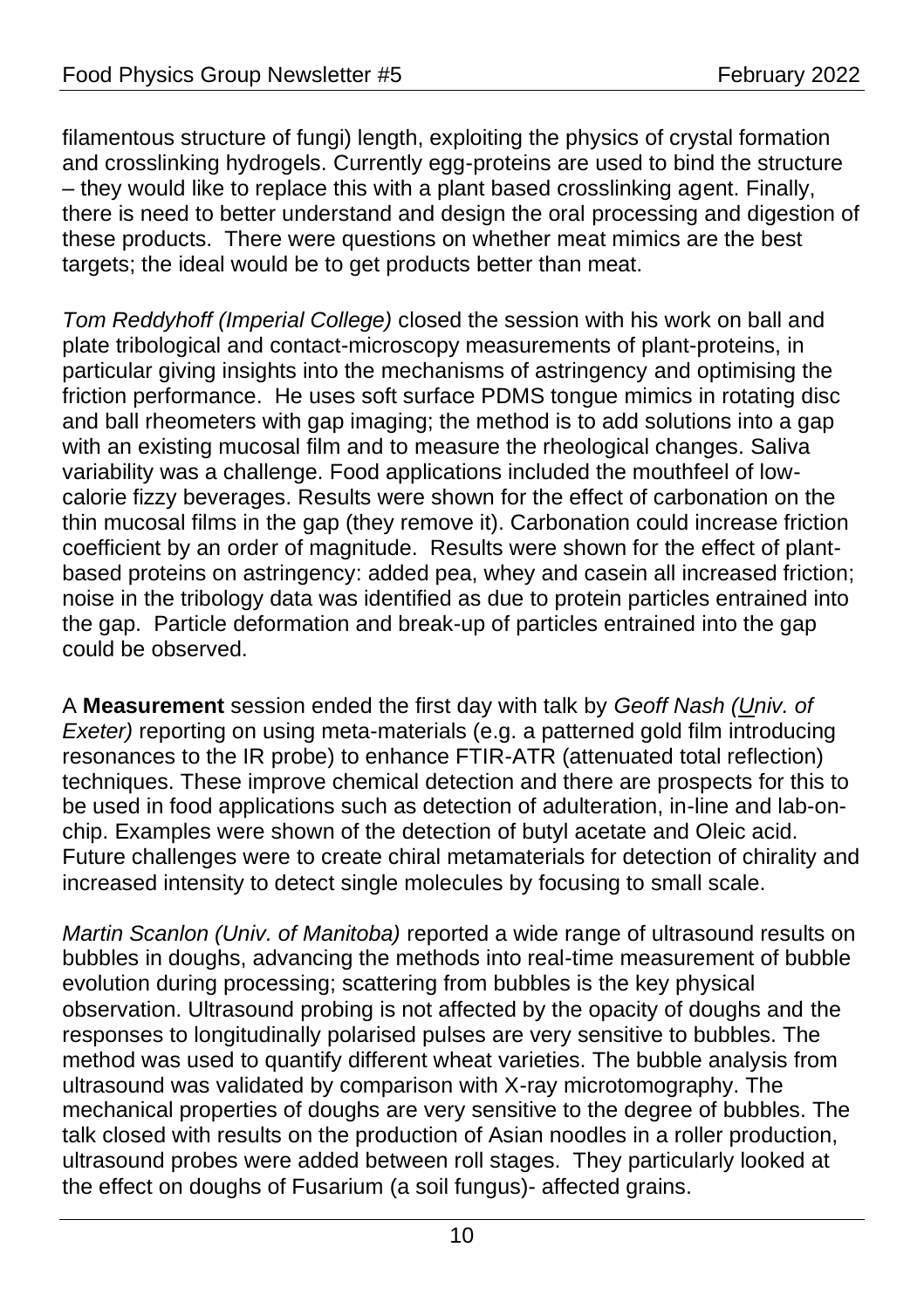#### **Day 2**

The second day opened with a session on **Measurement and agriculture**. *Sarah Rogers (ISIS, STFC Rutherford Lab.)* reviewed the applications of ISIS (Neutron), CLF (intense laser) and Diamond (X-Ray) in the food area, she introduced the STFC food network as the contact point for using these national facilities in the agri-food sector. Diamond offers (moving up scales) spectroscopy, diffraction, scattering and imaging and tomography; applications included imaging peanuts, microstructure of ice-cream under temperature cycling to measure aging, elemental mapping of nutrients in wheat grains and iron-porphyrin supplements in plant-based meats. Applications of CLF in foods included detecting rancid coconut cream and studies of catalysts in crop protection formulations. Food applications of ISIS exploited the ability of neutrons to probe light elements and isotropic substitution. This allowed imaging of root structures (see later talk). Other applications have included using a model of a leaf's waxy surface to study pesticide penetration, the texture of meat substitutes, hydration maps of sugar molecules and the stability of dairy products (using techniques by which neutrons can probe long length scales up to microns). The non-destructive nature of neutrons (in contrast in X-rays) was noted. Increasing Neutron flux was the next stage of technical development.

*Sacha Mooney (Nottingham Univ.)* introduced the conference to the physics of soil science, how crucial it was to the planet and human food supply and noted the challenges of reduced fertility, compaction, waterlogging and erosion. His group is focused on soil structure, hence the role of physics; X-ray tomography is his key tool. He discussed how porosity measurement could be used to quantify the effects of tillage: its impact on root development, reducing tillage being a contemporary trend in agronomy; zero tillage improves soil pore connectivity, deeper down into soil cores. Zero tillage can reduce greenhouse gas emissions by 30%. He then discussed the imaging of the rhizosphere, the soil region around the surface of roots. He showed how machine learning could be used to speed up imaging of roots with X-ray tomography, a key enabling step for the future due to the need of plant scientists to study larger numbers of replicates. Robotic methods also increase experimental throughput. A recent finding is the relevance of soil porosity local to roots via its modulation of ethylene concentration. This was related to root development in compact soils because ethylene concentration limits root growth (ethylene is a plant growth hormone modulating elongational growth). The aim is to find methods to get bio-pores deeper down to soil, to encourage deeper root growth. He finished with a field example, showing how root imaging could explain how Maize grown along with different varieties of Brachiaria shows differential performance. Discussion included the pay-off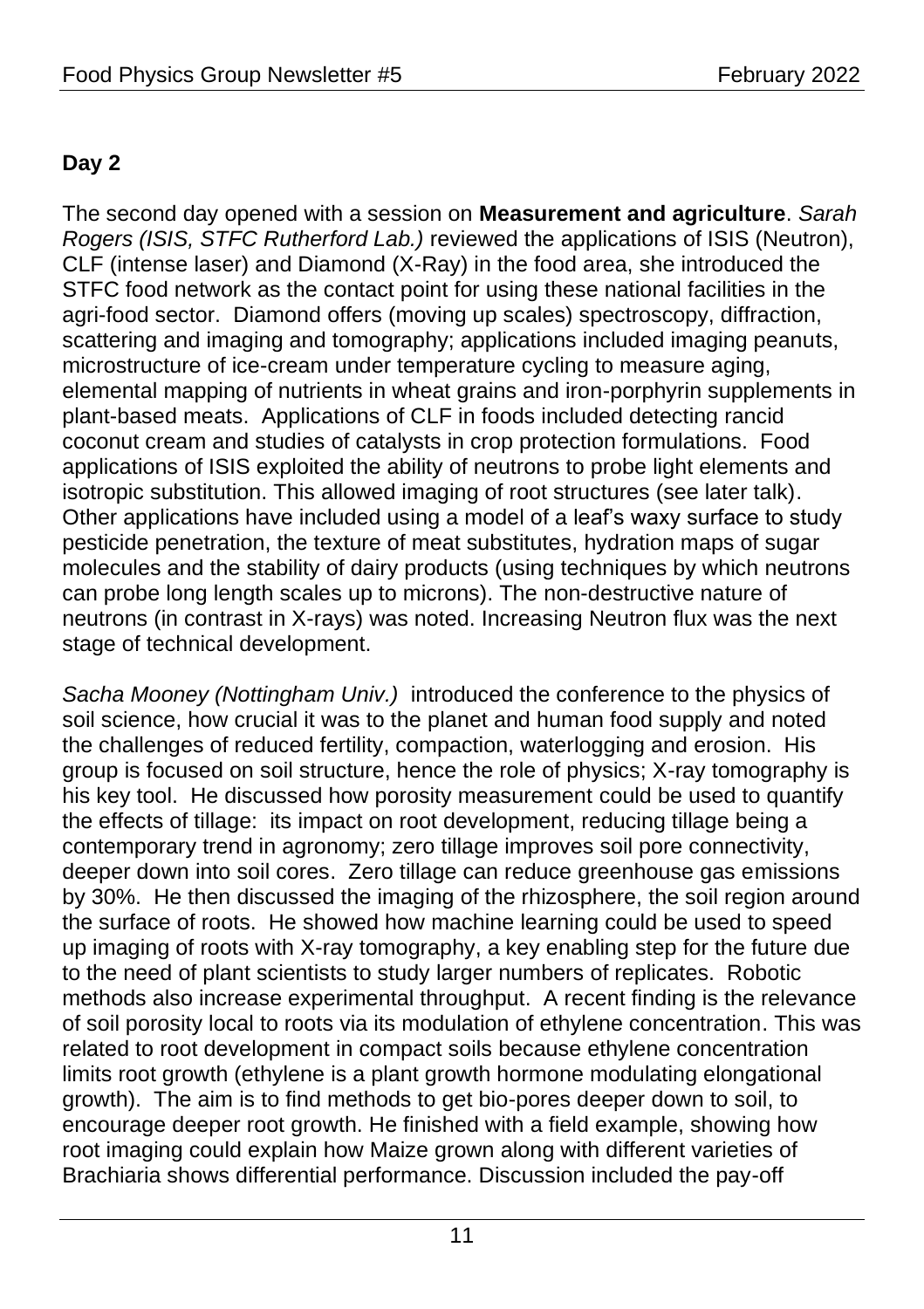between initial low yields with start-up of zero tillage, longer term benefits and the reduction GHG emissions,

*Genoveva Burca (ISIS Rutherford)* followed, she contrasted the differences between neutron and X-ray imaging of roots in soil, the former giving better imaging of roots and water, but not the mineral soil composition and soil structure available with the latter. They have developed complementary methods combining neutron and X-ray imaging. She showed several data sets including the imaging of early root growth in wheat; neutrons allow the imaging of lateral roots and the dynamics of water distribution. However, neutron signal acquisition times are long.

*Malcolm Faers (Bayer)* closed the session with a talk on the physics relevant to the delivery of actives from agricultural spray droplets on plant leaves. Formulations of particulate actives, oil adjuncts and water are mixed before spraying. The sensitivity of droplet wetting and spreading to surface texture has been extensively studied in the physics literature and this application exploits this knowledge base. A new trend which is motivating changes in spray formulation is the use of drones to spray, this will give lower levels of spray deposits on leaves. One key finding was that low volume sprays could deliver significant improvements on the spreading of drops if formulations included the use of surfactants tuned for different leaf surfaces, textured and non-textured. A second mechanism that influences the performance is the coffee ring effect (crystal particles of actives spread to the outer edge of a drying drop); this can separate the particles from the oil drop adjuncts that are needed to dissolve the particulate actives before diffusion into the leaves. Formulations were tuned so that the oil adjuncts are also swept to the edge of the drying drops. A second strategy was to add a yield stress component to the formulation inhibiting the coffee ring, this can also be achieved with low volume water formation (higher concentration). It was explained in the discussion that formulations are developed in which the actives are already dissolved in solvents, before mixing with water, but this can give sprays which irritate workers. Formulations in which the particulates are in oil with surfactants generally mix such that the particles disperse into water on mixing before spraying.

The final session of the conference was in the core area of **Microstructure and Soft Matter***. Deniz Gunes (KU Leuven, ex Nestle)* gave the conference challenges remaining in two physical effects highly relevant to foods. The first was the origin and physics of anti-foaming, he identified questions of drop deformability, film rupture formation and protein adsorption, the role of emulsion aggregation and the effect of large bulk stress (e.g. as present in whipping processes). The second effect was the aging of fat crystal networks. Initially the elastic modulus of these increases over a few hours as the sub-  $\alpha$  form changes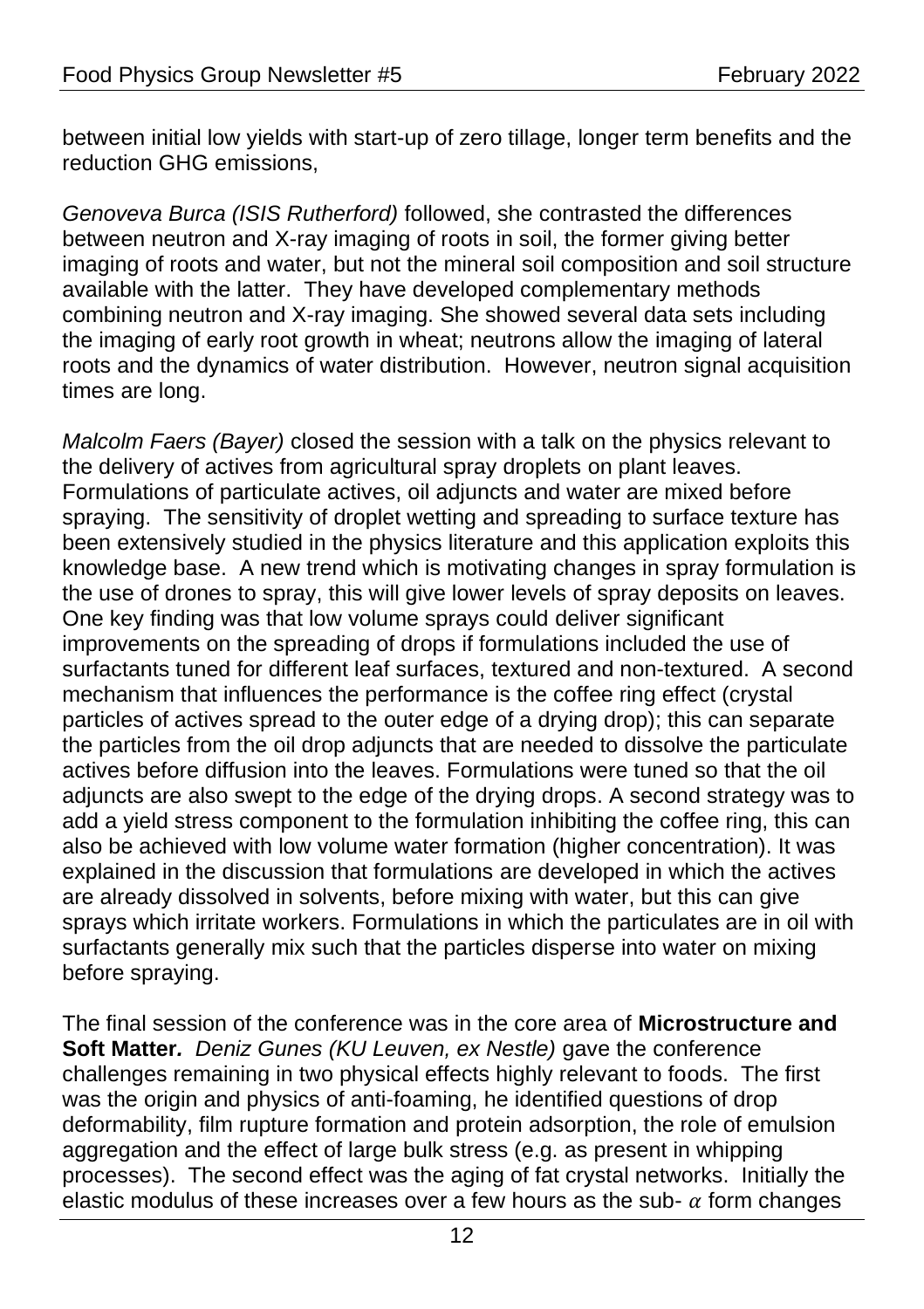to the  $\alpha$  and  $\beta$ -phase with high surface area; but he then gave data on longer time scales (weeks) over which the shear modulus decreases. On these time scales the aging of fat networks is driven by polymorphic changes of the  $\beta$  phase. As this phase changes its morphology, he suspects the network connections reduce changing the rheology – an aspect of the physics would be the presence of larger (granular objects) but with large (colloidal scale) surface area*.*

*Elena Simone (Politecnico di Torino)* reported her work on modelling crystal polymorphs for Pickering stabilisers and experiments on Oleogels. The facetted nature of crystals should give a route to designing and tuning their properties as Pickering stabilisers. Quercetin crystals were modelled. She has explored Quercetin dihydrate (needle like) and Quercetin DMSO (more plate like) (DMSO: Dimethylsulfoxide, which is food grade); the Q-DMSO was more hydrophilic. The second part of the talk concerned Oleogels (cocoa butter-sunflower oil) formed by whipping; she reported how aging was affected by the cocoa butter load and the ripening of the fat crystal network.

*Delphine Huc-Mathis (AgroParisTech)* reported the optimal conditions they had found for producing high internal phase emulsions using a range of uncracked vegetal by-product particles as Pickering stabilisers. The strategy was a one-step fabrication (avoiding for example fractionation). The vegetal components were sugar beet, orange, apple oat bran particles. Finding an optimal powder concentration was crucial for stability; 80:20:1 (oil:water:stabiliser) emulsions were formed; most work was done with micronized orange pomace; the microstructure was of packed facetted oil drops, more like a foam than an emulsion of spherical drops. However, success was sensitive to the oil phase: sunflower, rapeseed and paraffin worked well but olive and borage oil failed.

*Maaten Schutyser (Wageningen Univ.)* gave the last talk of the conference. He talked on spray drying and the physics of the surface films of droplets which develop during drying and their role in promoting hollow shell structures. They have pilot scale dryers, but also make observations on single drops drying, in particular the dependence of the onset of skin formation and the final morphology on the composition of maltol-dextrin and whey protein isolate. If the former was high in the composition the final morphology was a hollow particle, if the latter was high the final morphology was a wrinkled particle. He discussed the physics of hollow particle formation, based on the rheology of thin films; skin formation was identified by the storage modulus relative to the loss modulus. High loss modulus gave more viscous behaviour resulting in the more wrinkled final morphology, this corresponded to compositions dominated by oligomers and small sugars. Conversely a high concentration of polysaccharides gave high storage modulus and final hollow shell morphologies. These composition correlations for the lab scale measurements were successfully compared with the morphologies found in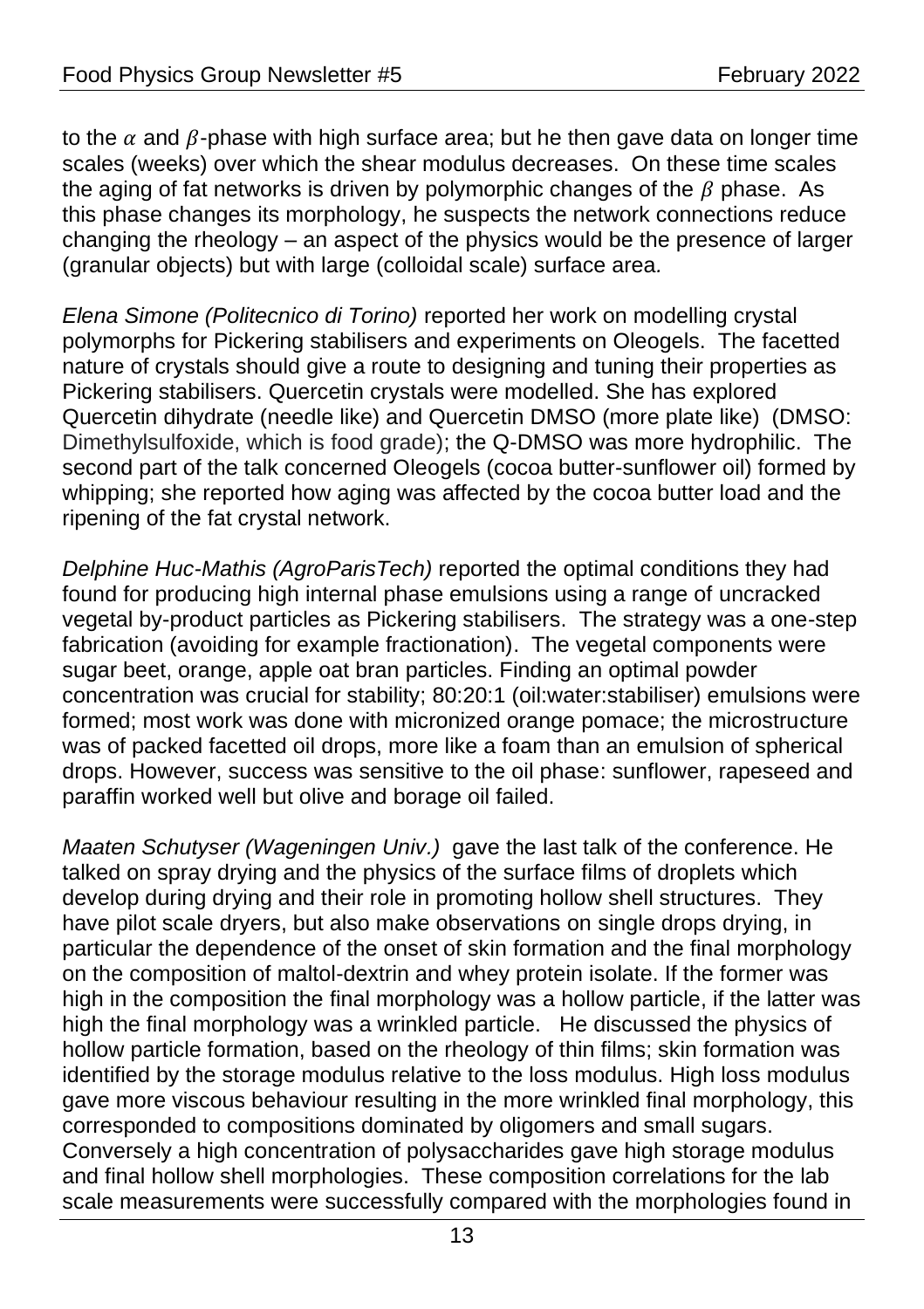the pilot scale, although complicated by the wide distributions of particles produced due to history within the spray dryer.

#### **Interactions**

In the report on last year's conference the pros and cons of on-line format were discussed: flexibility, getting international speakers vs lack of informal networking at meals, the late-night brain storming, the lack of face-face human bonding. Many of the talks had good following questions and discussions; we are all getting used to the on-line format. At the 2022 conference all talks were invited, and we were able to have a good spread of international speakers, but we did not have any early career speakers. The poster session was particularly successful, and we should keep the 3-min introductions, this gives many early career researchers exposure. The use of a hot topic session was a good experiment, and I would advise such sessions at future conferences. It was also clear that applications to agriculture offer much scope for physics. We again did not draw in attendees from SME and given the missions of the FP group we must redouble efforts on that.

<http://foodphysics2022.iopconfs.org/home>

John Melrose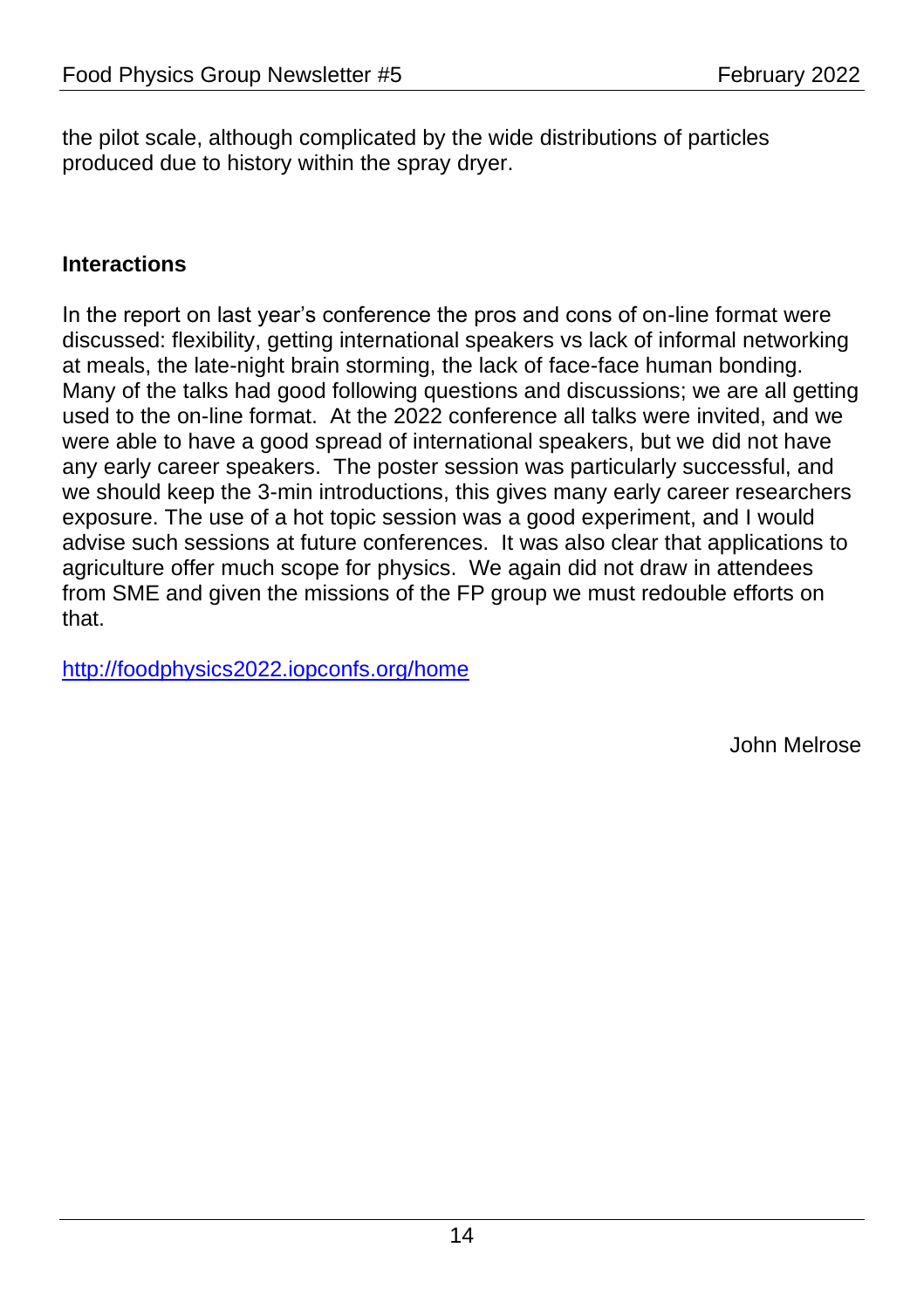#### **Poster Session**

This year we had an impressive contribution of 16 poster presentations to the conference. The poster session is an integral part of traditional conferences and provides an excellent platform for early career researchers to showcase their work and engage with the scientific community.

To adapt to the virtual format each presenter provided a three minute, prerecorded video presentation, followed by a breakout room mediated networking session. Two prizes were available; one for best video presentation and one for best poster. New formats and ways of working brings with it fresh opportunities to innovate and deliver content in new and interesting ways, which was evidenced by all of our presenters.

One standout was Pallab Kumar Borah from the University of Nottingham, UK, who was awarded the prize for best presentation. The committee were impressed with the effective use of animation and excellent communication during his presentation on 'Preferentially solvated polysaccharides in aqueous glycerol feature coil to rod interconversions'.

The prize for the best poster was awarded to Mark Al-Shemmeri from University of Birmingham & Jacobs Douwe Egberts, UK. The committee found Mark's poster on 'Positron Emission Particle Tracking (PEPT) as a Tool to Study Particle Dynamics in a Rotating Drum Coffee Roaster' to be well scoped, concise and demonstrated a unique approach and sophisticated modelling.

The prize winners present their work in the next section.

Zachary Glover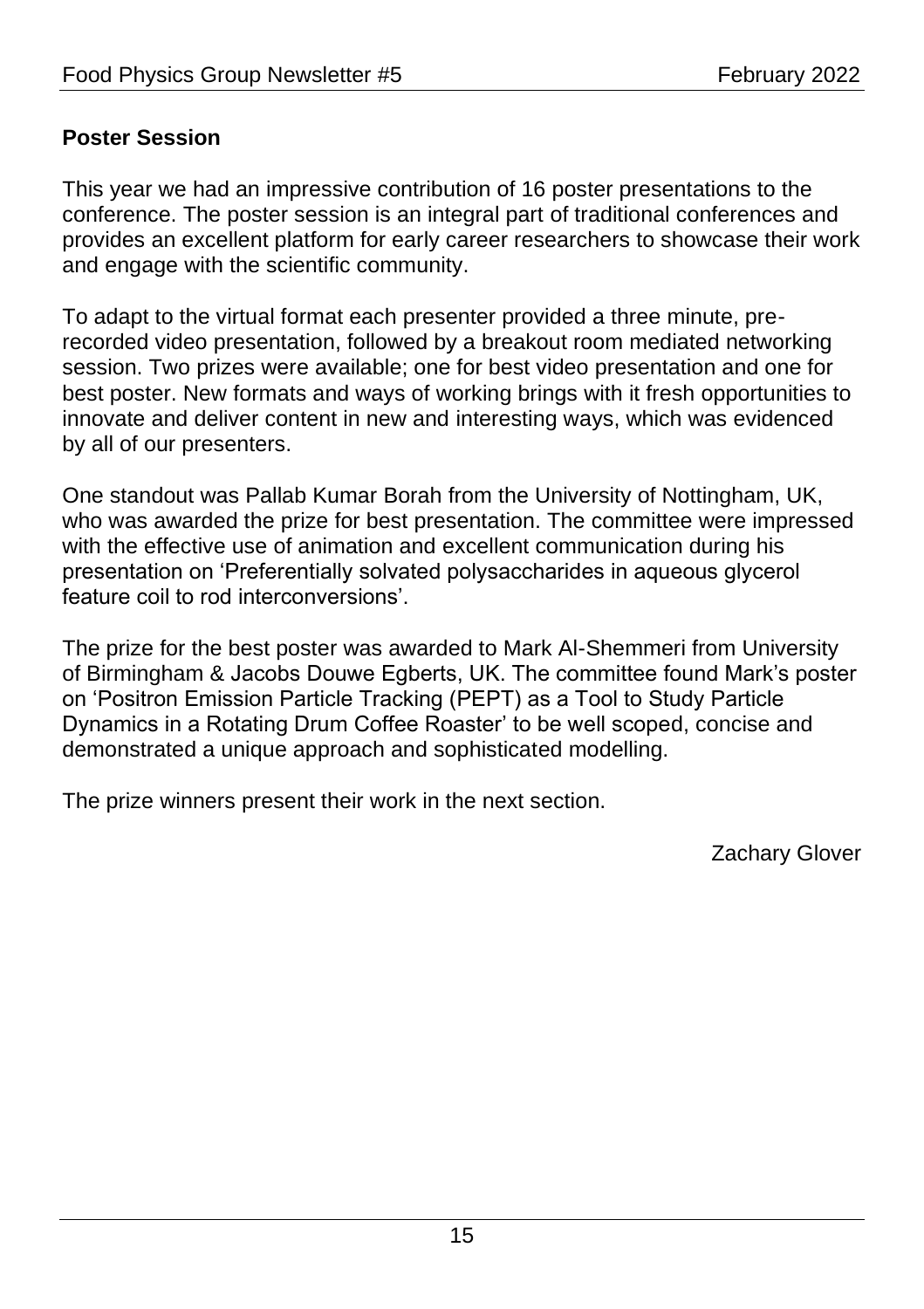| P1              | Jamming of non-colloidal plant cell-wall particles; the role of packing, mechanical properties, and<br>surface interactions                                                                              |
|-----------------|----------------------------------------------------------------------------------------------------------------------------------------------------------------------------------------------------------|
|                 | Panagiota Mouraka, University of Nottingham, UK                                                                                                                                                          |
| P <sub>2</sub>  | Impacts of surface defects on the dynamics of wetting and on the shape of advancing contact<br>lines<br>Solomon Melides, University of Surrey, UK                                                        |
| P3              | Effect of crystallization conditions on the physical properties of cocoa butter-based oleofoams; a<br>multi-technique approach<br>Lorenzo Metilli, University of Leeds, UK                               |
| <b>P4</b>       | Preferentially solvated polysaccharides in aqueous glycerol feature coil to rod interconversions<br>Pallab Kumar Borah, University of Nottingham, UK                                                     |
| P5              | Potential of Bile Salt-Containing Liposomes as Carriers of Health-Promoting Resveratrol<br>Aygul Can, University of Leeds, UK                                                                            |
| P6              | Incidental Nanoparticles in Black Tea Infusion: Carriers of Bioactives Fortifying Protection on<br>Intestinal Mucosal Cells against Oxidative Stresses<br>Huan Han, Zhejiang gongshang University, China |
| P7              | A-TEEM (Absorbance-Transmission fluorescence Excitation and Emission Matrix) for quality control<br>and fraud identification of food and beverages<br>Giorgia Marucci, HORIBA, UK                        |
| P8              | The application of microrheological techniques to the characterisation of polysaccharide solutions<br>Adam O'Connell, University of Leeds, UK                                                            |
| P9              | Positron Emission Particle Tracking (PEPT) as a Tool to Study Particle Dynamics in a Rotating Drum<br><b>Coffee Roaster</b>                                                                              |
|                 | Mark Al-Shemmeri, University of Birmingham & Jacobs Douwe Egberts, UK                                                                                                                                    |
| P10             | Numerical Simulations of Sintering Coupled with Heat Transfer and Application to Food 3D Printing<br>Pietro Rando, University of Surrey, UK                                                              |
| P11             | Dynamic mechanical behaviour of chocolate for simulating handling and transportation<br>Costas Elezogiou, Imperial College London, UK                                                                    |
| P <sub>12</sub> | Starch granule characterization and significance of particle-particle interactions in suspension<br>rheology<br>Arnesh Palanisamy, AgroParistech, France                                                 |
| <b>P13</b>      | Saliva influences the rheological properties of semi-solid foods containing starch: a quantitative in<br>vitro study<br>Anaïs Lavoisier, INRAE, France                                                   |
| P14             | Visualisation of pollen rehydration via deep learning<br>James Grant-Jacob, University of Southampton, UK                                                                                                |
| P15             | Novel Lipid Based Nanoparticles for the Stimulation of Plant-Fungal Mycorrhizal Symbioses<br>lain Lawson, University of Leeds, UK                                                                        |
| P <sub>16</sub> | A low-intensity ultrasound study of the relationship between dough rheological properties and wheat<br>free asparagine concentration<br>Susane Trevisan, University of Manitoba, Canada                  |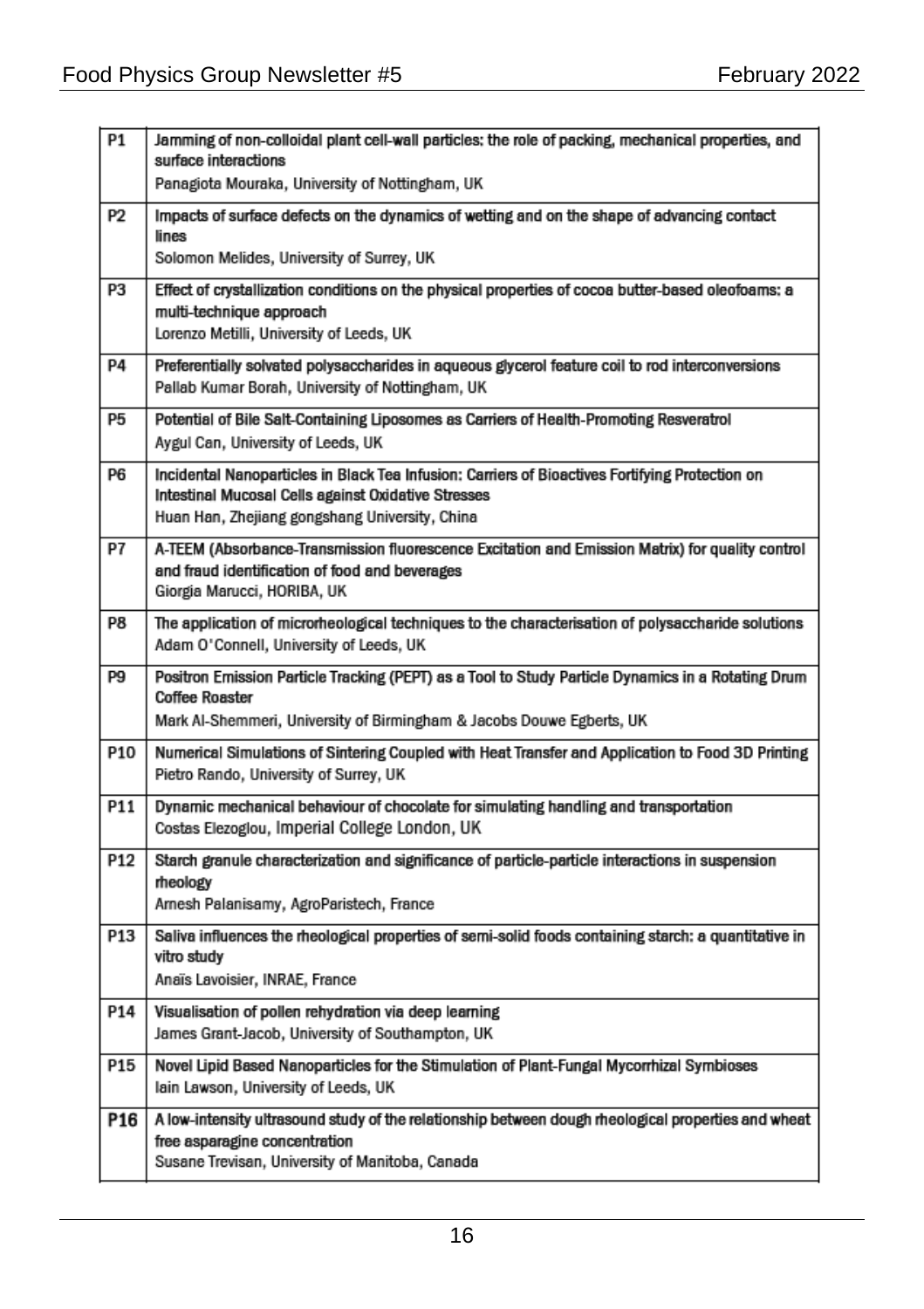## <span id="page-16-0"></span>**Poster Prize Winners**

#### Best Poster Prize to **Mark Al-Shemmeri**

#### **Positron Emission Particle Tracking (PEPT) as a Tool to Study Particle Dynamics in a Rotating Drum Coffee Roaster**

Coffee's in-cup flavour & aroma is determined by its physicochemical development during roasting. The coffee's development depends on the applied time-temperature profile (i.e., rate of heat transfer), which in turn depends on the system's particle dynamics. This study focused on coffee bean particle motion in a rotating drum roaster, tracked using Positron Emission Particle Tracking (PEPT) - a non-invasive technique that can characterise flow behaviour in granular systems. Process parameters such as the drum's rotation speed, coffee's batch size and bean density (i.e., roast degree) influence particle dynamics and were thus varied to understand their impact on flow patterns. Occupancy profiles revealed a dense bean bed of high occupancy, as well as a dilute region corresponding to beans in-flight. Both Bean Bed Mass Fraction ( $BBMF$ ) and median particle velocity  $(\widetilde{v_n})$  were affected by bean density, rotation speed and batch size such that: (i) coffee of greater roast degree (with greater bean volume) decreases  $\widetilde{v_n}$ , yielding a greater BBMF (ii) a larger batch size decreases  $\widetilde{v_n}$ , inducing greater BBMF (iii) a higher rotation speed increases  $\widetilde{v_n}$ , reducing BBMF. PEPT provides real particle motion data for granular systems that can be used for physics-driven models to relate heat transfer and particle dynamics and thus optimise time-temperature roasting profiles.



Mark is undertaking a PhD in Simulation of coffee roasting using physics-driven models. Understanding coffee's physicochemical behaviour during roasting is key to the optimization of the applied time-temperature profile and control of the coffee's development. The EngD project aims to develop a comprehensive understanding of coffee roasting through models and predictive tools based on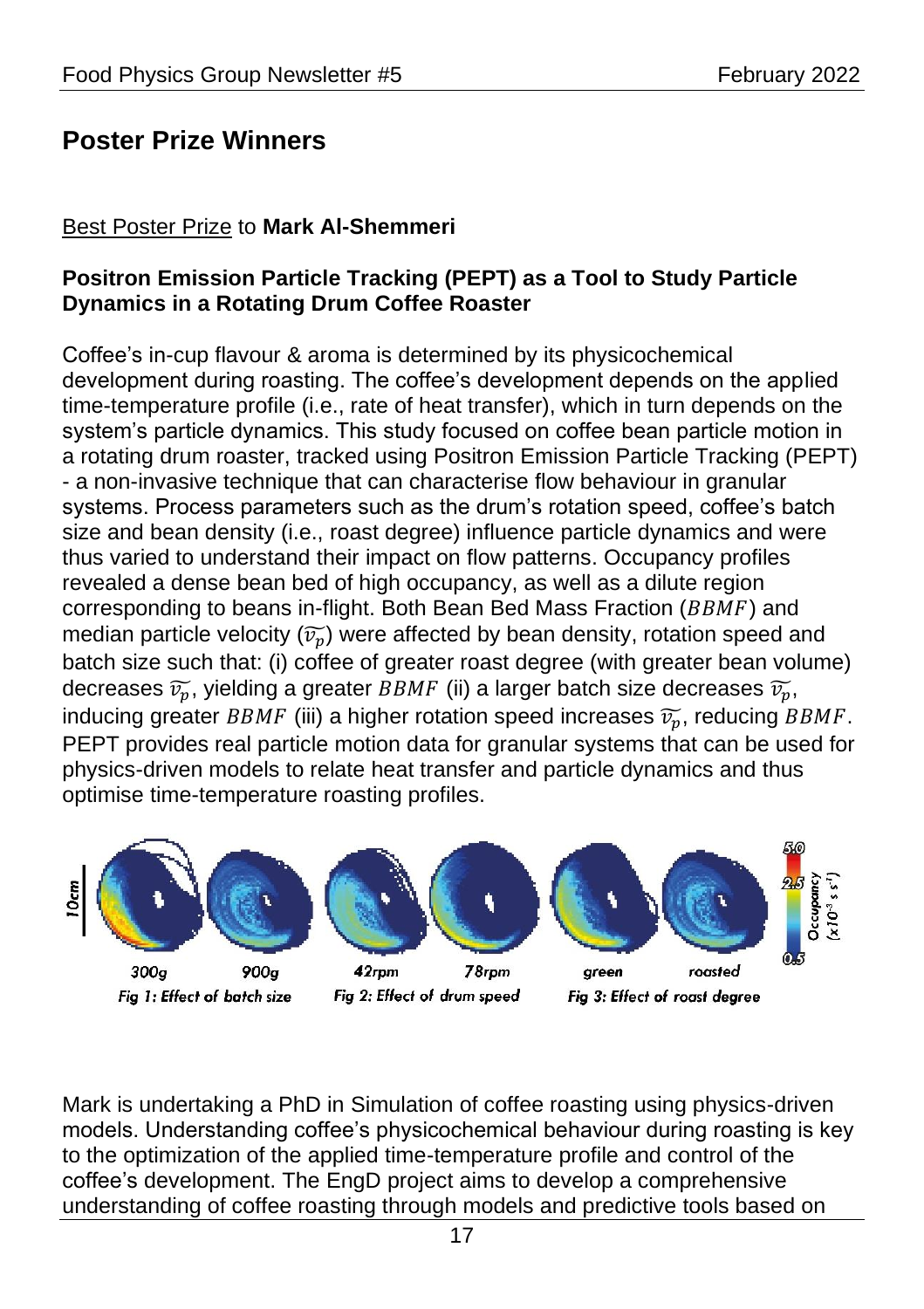

both empirical and mechanistic approaches at the batch (i.e., macro) and bean (i.e., micro) scale. Ultimately, the development of more accurate and robust physics-driven models of coffee roasting will support virtualisation of the process. The EngD project is funded by the EPSRC through the Centre for Doctoral Training in Formulation Engineering at the University of Birmingham (grant no. EP/L015153/1) and Jacobs Douwe Egberts.

Mark Al-Shemmeri

#### Best Poster Presentation Prize to **Pallab Kumar Borah**

**Preferentially solvated polysaccharides in aqueous glycerol feature coil to rod interconversions.**



Pallab is a Research Fellow at the Soft Matter Biomaterials & Biointerfaces Group, University of Nottingham in the UK. He received his PhD in 2021 and his current work relates to the design of anisotropic food structures. He is passionate about biopolymers, small molecules, digestion, and molecular dynamics. The present work was carried out in collaboration with Massey University, University of Queensland, and Motif FoodWorks.



The design of structured and functional food materials relies on our ability to tune polysaccharide chain conformation, internal length scale and self-association, which are intrinsically coupled with solvent properties. In our work, we utilised pectin (a ubiquitous plant biopolymer) as a flexible high-molecular weight model polysaccharide, to study the role of aqueous glycerol on polysaccharide chain conformation and excluded volume-tohydrodynamic interactions. Using a complementary combination of steady-state shear and extensional rheology, intrinsic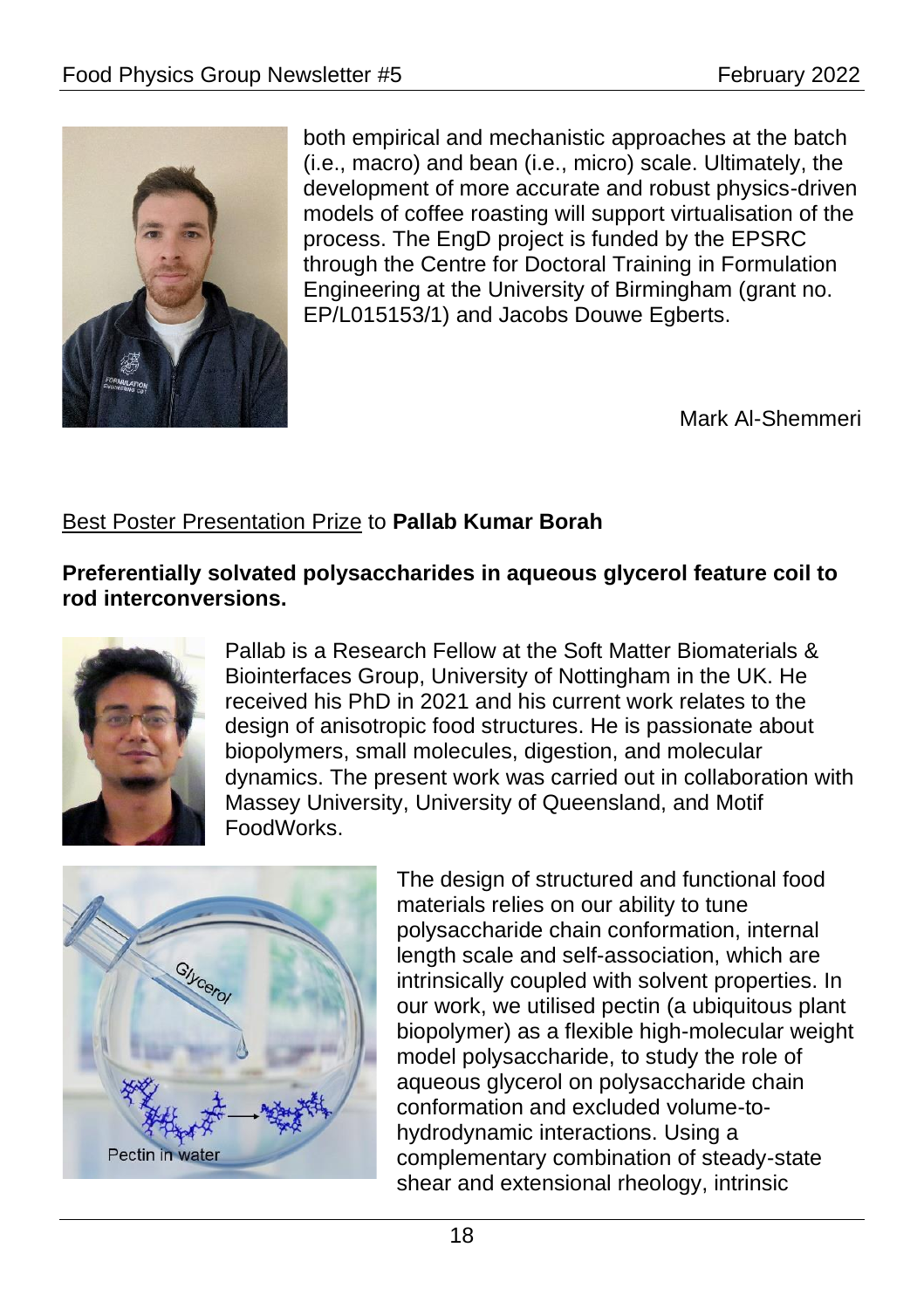viscosity, and molecular dynamics simulations, we observe that an increasing glycerol fraction in the solvent leads to a conformational change in the polysaccharide from coil to rod-like chains. An increasing radial probability distribution of water in the first solvation shell is also observed, whilst glycerol remains preferentially excluded. Based on the thermodynamic unaffordability of such an exclusion, a geometric argument is postulated whereby the incompatibility in the system is reduced by decreasing the area of polysaccharide chain-solvent contact through enhancement of chain self-association. Our work sets the foundation for future research in rheology and nonequilibrium dynamics of polysaccharide-solvent interactions in governing macroscopic rheological behaviour and presents new sets of opportunities for designing structured and functional foods.

Pallab Kumar Borah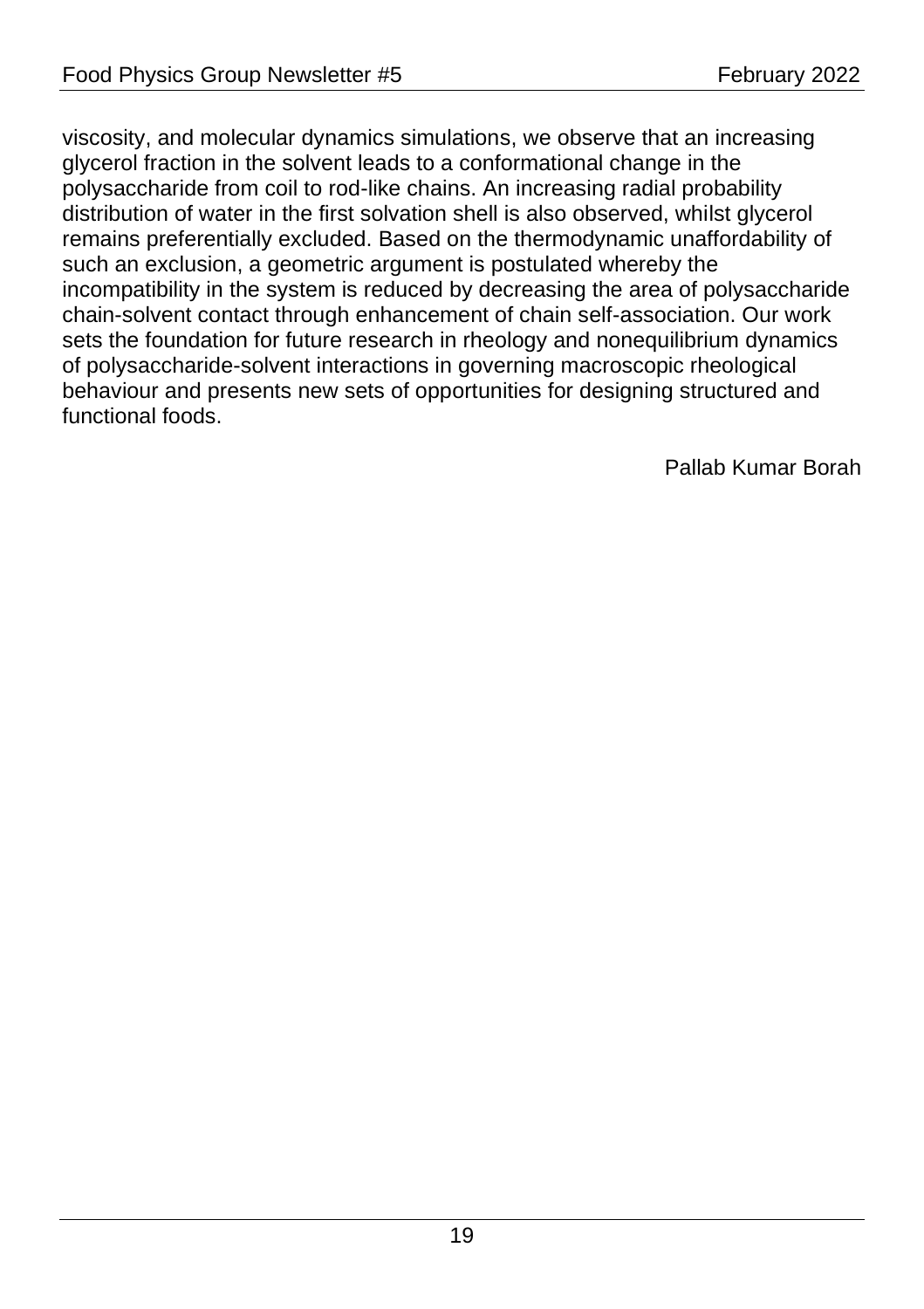## <span id="page-19-0"></span>**Food Physics AGM**

The AGM was held on  $2^{nd}$  February 2022 after the close of the conference.

**Present:** Committee: John Bows (Chair), John Melrose (Treasurer), Rob Farr (Secretary), Martin Whitworth; Becky Smith, Marco Ramaioli, Megan Povey, Daniel Hodgson, Peter Schuetz, Gleb Yakubov, Arwen Taylor, Zacchary Glover, Eddie Pelan. Others: Ana Santos and 16 conference attendees (total 30 on Zoom)**.**

The Chairman welcomed all to the AGM.

**1. Previous AGM mins**. The 2021 AGM mins were approved.

**2. Chairperson remarks and discussion from attendees.** Congratulations and thanks were expressed to John Melrose and Ana Santos for organising a very successful and enjoyable 2022 conference. There was appreciation for including agriculture as a topic, to round out the full spectrum of applications of physics to food. This now includes everything from farm to manufacture to digestion; and nutrition to health. The conference was well-attended, with 111 registrations; however people dipped in and out for different talks, so the highest simultaneous attendance was around 59, which could have been higher. The poster session was a great success, with many more posters than last year (16) and all of high quality.

**3. Chairperson's report.** John Bows described the role of the group, in terms of research into all areas of physics that are relevant to the food sector. **Eddie Pelan proposed** that the group's mission should be extended to include education and outreach to STEM pupils at secondary schools. This was seconded by John Bows, and approved by the AGM.

**4. Committee elections and introductions by new committee members.** Gleb Yakubov, Zacchary Glover, Peter Schuetz and Edie Pelan introduced themselves to the group. Three committee positions will come up for election in 2022, as John Bows, Beccy Smith and Zak Glover (who is on a one-year co-opted position) will reach the end of their current terms.

**5. Treasurer's report.** John Melrose presented the 2021 accounts. These were dominated by the February meeting, and beyond this there were no claims, none for committee travel as all meetings were on-line. Provisional 2022 accounts were similar. The cost of covering student registrations at the 2022 conference was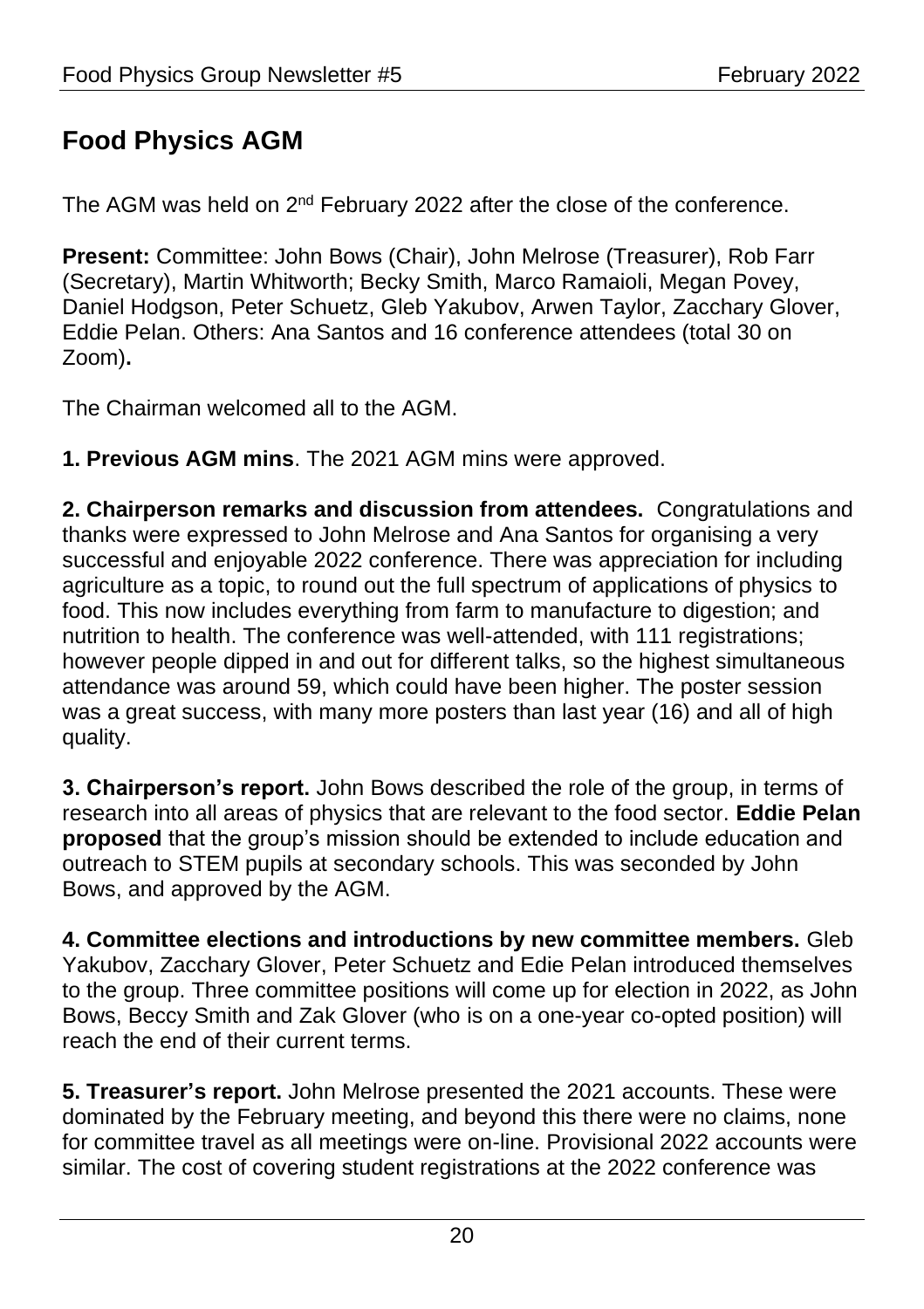covered by the usual £1500 conference subsidy request to the IoP. Accounts were approved by the AGM (proposed by John Melrose, seconded by Rob Farr).

**6. Food Physics Group activities.** John Bows reported on recent and forthcoming activities:

- The 2021 RSC/IoP "2nd conference on Chemical and Physical Modelling in Food" was a success in November. It was only a one-day event (in contrast to the 2-day event in 2020). The proposal is to invite Robert Cordina (the organiser from the RSC side) to a committee meeting to discuss future collaboration. The feeling in the room was that a biennial conference may suit the availability of speakers.
- John Bows presented ProFSET, which is a meeting together of professional food bodies from different disciplines, including the IoP Food Physics group. There are no current plans for a joint meta-conference, but this has not been ruled out.
- John Melrose reminded the room that nominations for the IoP business awards are now open (nominations close on 14<sup>th</sup> Feb).
- Martin Whitworth advertised the "Food-Powered Business Q&A" panel discussion, which will be on  $4<sup>th</sup>$  Feb (online), with contributions from FP committee members.
- John Bows will start the process of preparing the 2022 FP newsletter.
- The 2023 conference was briefly discussed. The feeling was that a faceto-face conference is very much preferred. Marco Ramaioli has previously mentioned his interest in organising this in France, and remains open to this possibility. This will be discussed at the next FP committee meeting.

**7. AOB.** A question was raised about how best to contact speakers at the conference. If this proves difficult (and most speakers should be easy to hunt down), then Ana Santos can facilitate.

Rob Farr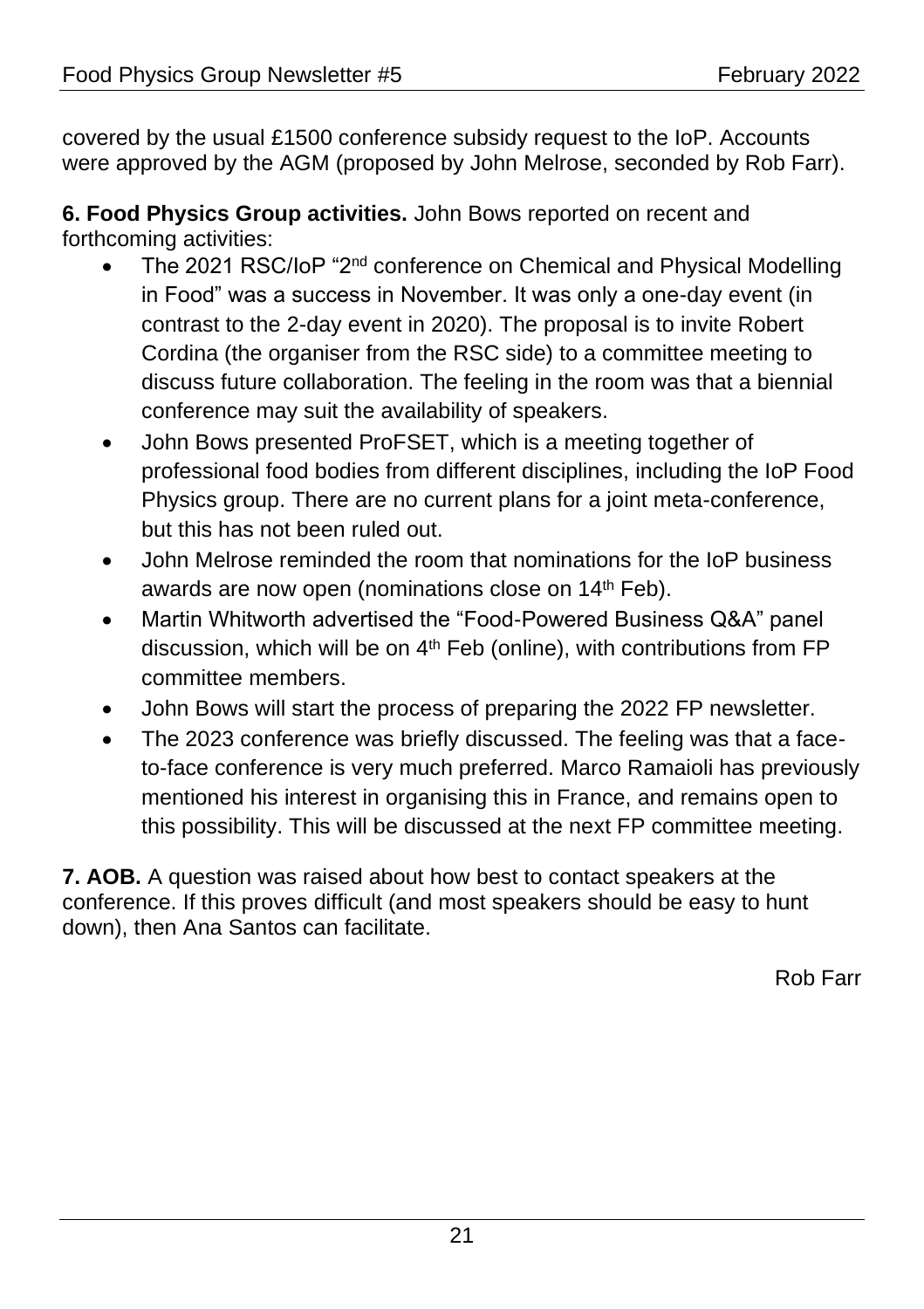## <span id="page-21-0"></span>**Food Physics Committee at external events during 2021**

Usually committee members are active presenting their research at various external events from conferences to career fairs, often with a strong food physics content.

Unsurprisingly, there was little opportunity in 2021 for this, apart from the joint Chemical & Physical Modelling of Food virtual conference. Read the conference chair's report in this newsletter.

The IOP run a Business, Innovation and Growth series of events to bring together, provide support and raise the profile of physics-based innovation and businesses across the UK and Ireland. On 4th February 2022, a 1hr virtual panel discussion on **Physics-powered businesses Q&A – Food and Drink Sector Food** was led by the Food Physics Group. Panellists were:

- John Bows (panel chair), Gleb Yakubov and John Melrose from the Food Physics Group
- Richard Bray (patent attorney at Appleyard Lees)
- Sally Eldeghaidy (Research Fellow at Nottingham Uni)
- Chris Danks (Innovation Lead of the Transforming Food Production challenge at UKRI)

A lively discussion followed between panellists and attendees on a range of themes: innovation and R&D activity, investment and funding for innovation, fostering collaboration, access to key facilities and skill gaps.

John Bows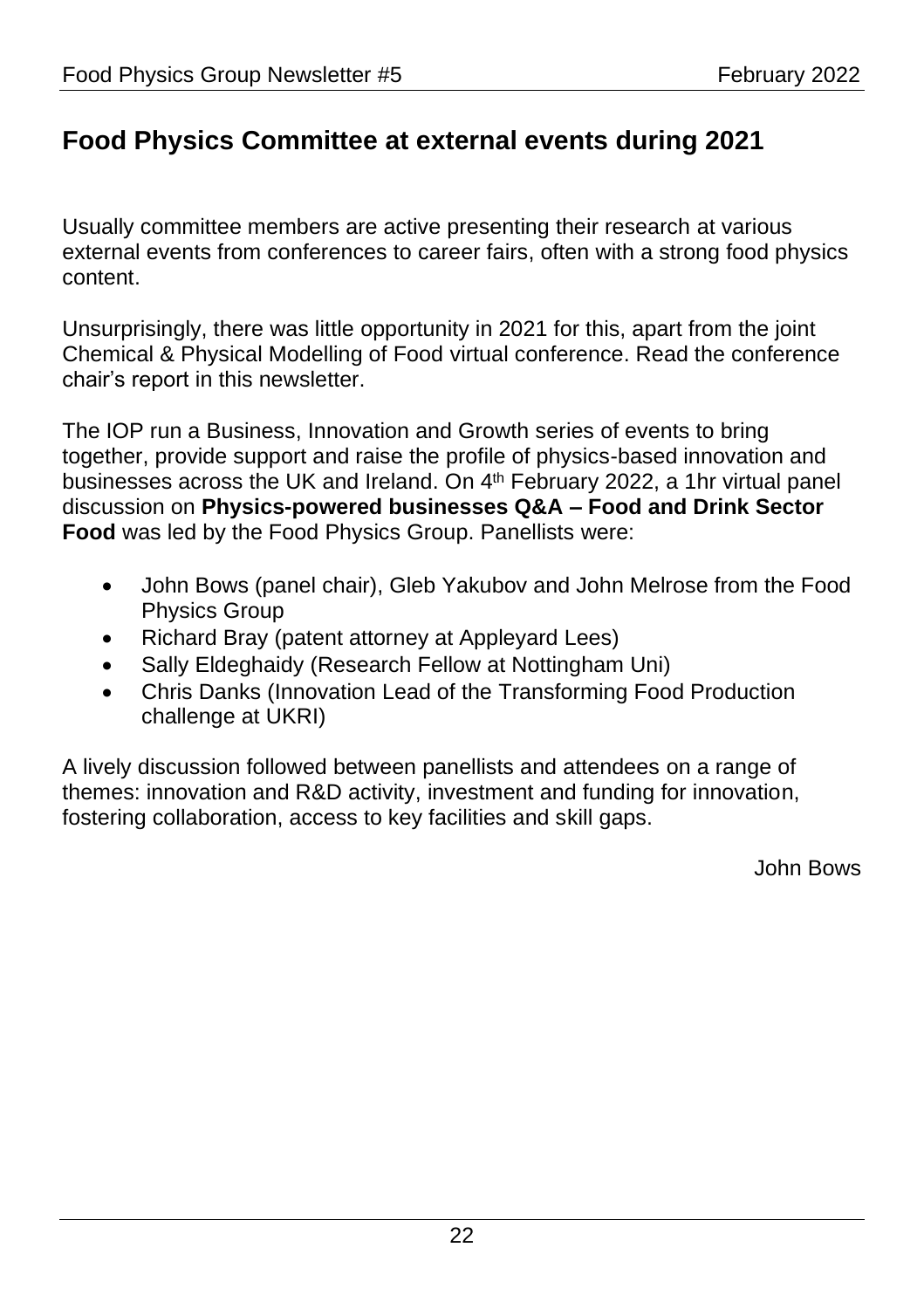## <span id="page-22-0"></span>**Chemical and Physical Modelling of Food conference**



**Institute of Physics** 0 P **Food Physics Group** 

Following on from the success of the first Chemical & Physical Modelling of Food Conference in 2020, organised jointly by the RSC's Food Group and the IOP's Food Physics Group, a second conference was held on 12 October 2021. Due to the ongoing pandemic this was once again held online, which however helped increase the reach of this conference. Indeed, registered delegates hailed from 24 different countries, including Canada, USA and Brazil, multiple European countries, Nigeria, Kenya, Iran, India, Korea and New Zealand.

The speaker's list was also international, with these being based in the UK, USA and Ireland, with a blend of both industrial (Nestlé, Mondelēz, PepsiCo, RSSL and Schrödinger Materials) and academic (Technical University Dublin, University of Reading and University of Sheffield) speakers.

The topics covered were similarly wide-ranging. Physics-based talks included models for infant feeding via milk bottles, moisture diffusion during jelly candy stoving, hot fill processing to predict food safety quality, and the effect on the flow properties of dairy powders. Chemistry-based talks included models on the molecular release in coffee brewing, the formation of Strecker aldehyde during kilning of barley malt and flavour molecule binding and encapsulation by starch using Molecular Dynamics.

As in 2020, the conference was very well received, with positive feedback from the delegates.

Conference website with programme and abstracts:

<https://www.rsc.org/events/detail/47066/2nd-chemical-and-physical-modelling-of-food>

Robert Cordina Chair, RSC Food Group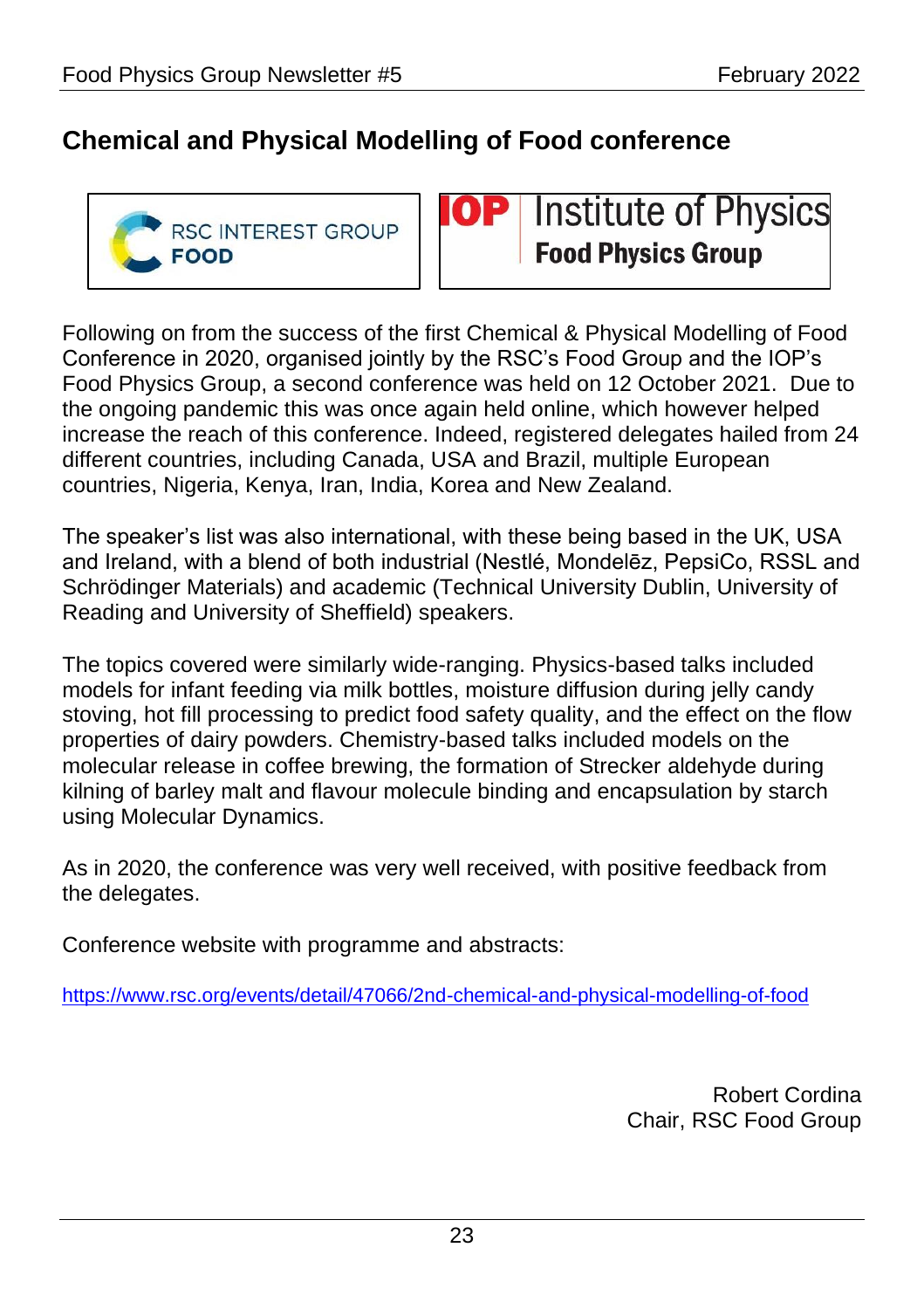## <span id="page-23-0"></span>**ProFSET**



Having reached out to the IOP in 2015 to co-found what became the Food Physics group in 2017 (see [Newsletter #1](https://www.iop.org/sites/default/files/2019-06/newsletter-march-2018.pdf) for the group history), I realised that other professional body groups such as IChemE, IMechE, IFST etc. also have their own food & drink special interest groups, but we tend to be fairly siloed in our professional skill areas and external engagement, and therefore as a collective we lack impact at a national level. This in contrast to most innovation projects where multi-disciplinary R&D is standard practice.

So in 2018, I reached out to the food groups of several professional bodies in the UK with the idea of creating a new group of these individual groups. After a couple of years and several discussions and meetings, we gained critical mass and a consensus that this was a good idea. In 2020 we reconnected in earnest and established ProFSET – Professional Food Science, Engineering and Technology Group – with the following Group Goal and Objectives:

To act as the group representing members of scientific, technical and engineering professional bodies in food and drink:

- being a single, informed voice to influence and support government, media and the public
- providing opportunities for collaboration, knowledge sharing and cooperation across industry and academia
- promoting the industry as an exciting career path and supporting the development, education and training of professionals

During 2022, we are developing strategies to deliver these objectives and will update via the group's [LinkedIn](https://www.linkedin.com/groups/9099124/) page, where the group leadership can also be contacted. ProFSET currently consists of these groups:



John Bows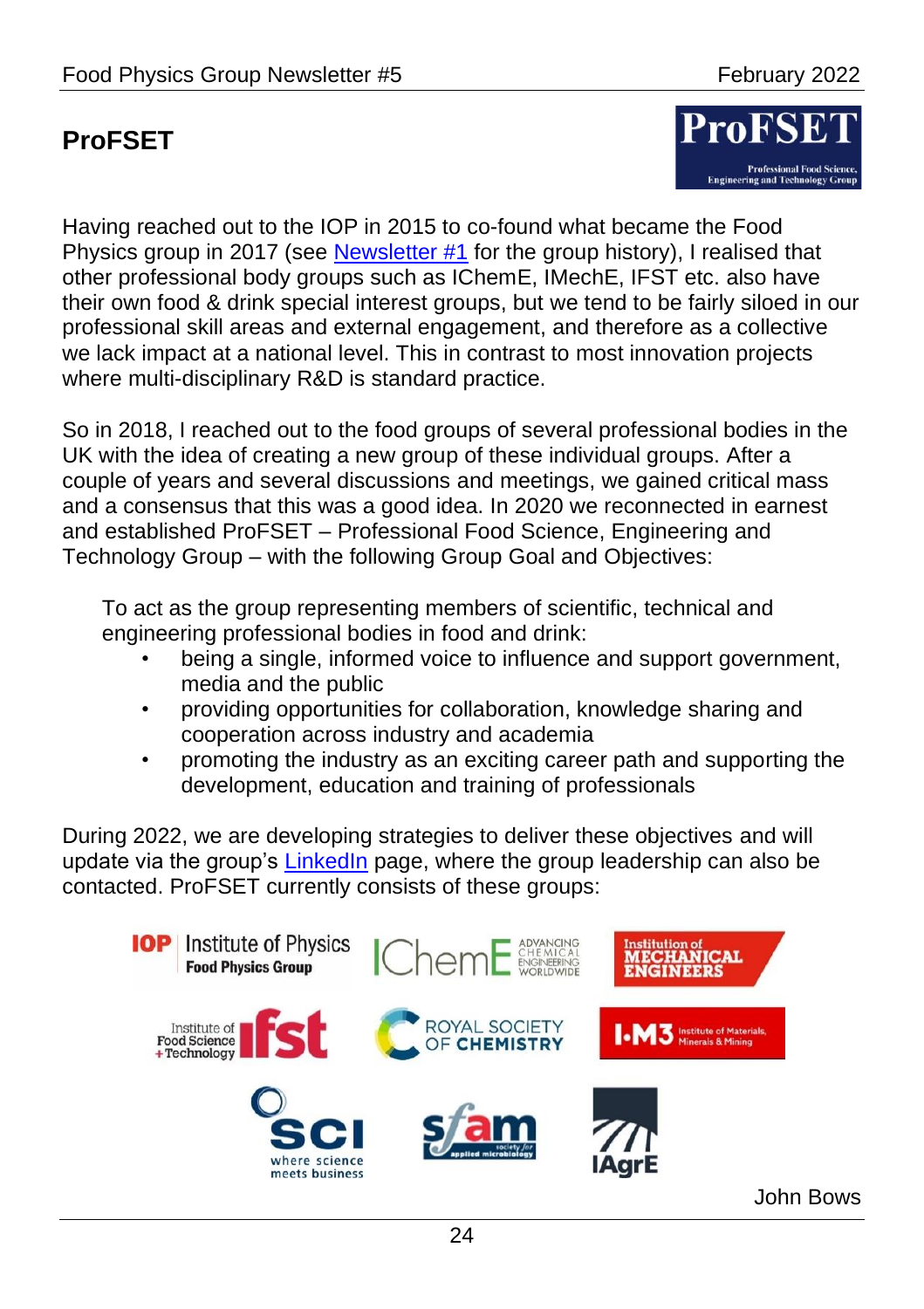## <span id="page-24-0"></span>**Finally Physics**

Finally, we highlight exciting food physics stories, experiments, features …

Neutrons and Food 6, 16-19 May 2022 Online Workshop Hosted by CIQuS, IMSS & KEK Japan.

[https://www-conf.kek.jp/nf6/](https://nam12.safelinks.protection.outlook.com/?url=https%3A%2F%2Fwww-conf.kek.jp%2Fnf6%2F&data=04%7C01%7Cjohn.bows%40pepsico.com%7C4c860a3aa45541bb9e3208d9efa2047e%7C42cc3295cd0e449cb98e5ce5b560c1d3%7C0%7C0%7C637804301408794349%7CUnknown%7CTWFpbGZsb3d8eyJWIjoiMC4wLjAwMDAiLCJQIjoiV2luMzIiLCJBTiI6Ik1haWwiLCJXVCI6Mn0%3D%7C3000&sdata=fki2AZvAlIz1sWhzudtEG7uSpGcKrT9l9dJ%2FNWnS9ZM%3D&reserved=0)

Culinary fluid mechanics and other currents in food science <https://arxiv.org/abs/2201.12128>

The Kitchen Pantry Scientist – physics experiments <https://kitchenpantryscientist.com/category/physics-experiments/>

Physics of Fluids – Kitchen Flows [https://aip.scitation.org/topic/special-collections/kf2021?SeriesKey=phf](https://nam12.safelinks.protection.outlook.com/?url=https%3A%2F%2Faip.scitation.org%2Ftopic%2Fspecial-collections%2Fkf2021%3FSeriesKey%3Dphf&data=04%7C01%7Cjohn.bows%40pepsico.com%7C1c56705e7c5e4c1ee75008d9f31a49d1%7C42cc3295cd0e449cb98e5ce5b560c1d3%7C0%7C0%7C637808116505575078%7CUnknown%7CTWFpbGZsb3d8eyJWIjoiMC4wLjAwMDAiLCJQIjoiV2luMzIiLCJBTiI6Ik1haWwiLCJXVCI6Mn0%3D%7C3000&sdata=inZATZr%2FYfPXcwkA5IA6YNo6qptjSpMLm6NPLtBvtAs%3D&reserved=0)

CDT in Soft Matter and Functional Interface newsletter – sometimes food items. Aug 2021 edition contains a feature on Megan Povey. <https://soficdt.webspace.durham.ac.uk/news/>

The BBC World Service series "The Food Chain" <https://www.bbc.co.uk/programmes/p028z2z0/clips>

The BBC series "Inside the Factory" continues to feature several food factories including malt loaf and tortilla chips, some interesting physics at work … <https://www.bbc.co.uk/iplayer/episodes/b07mddqk/inside-the-factory>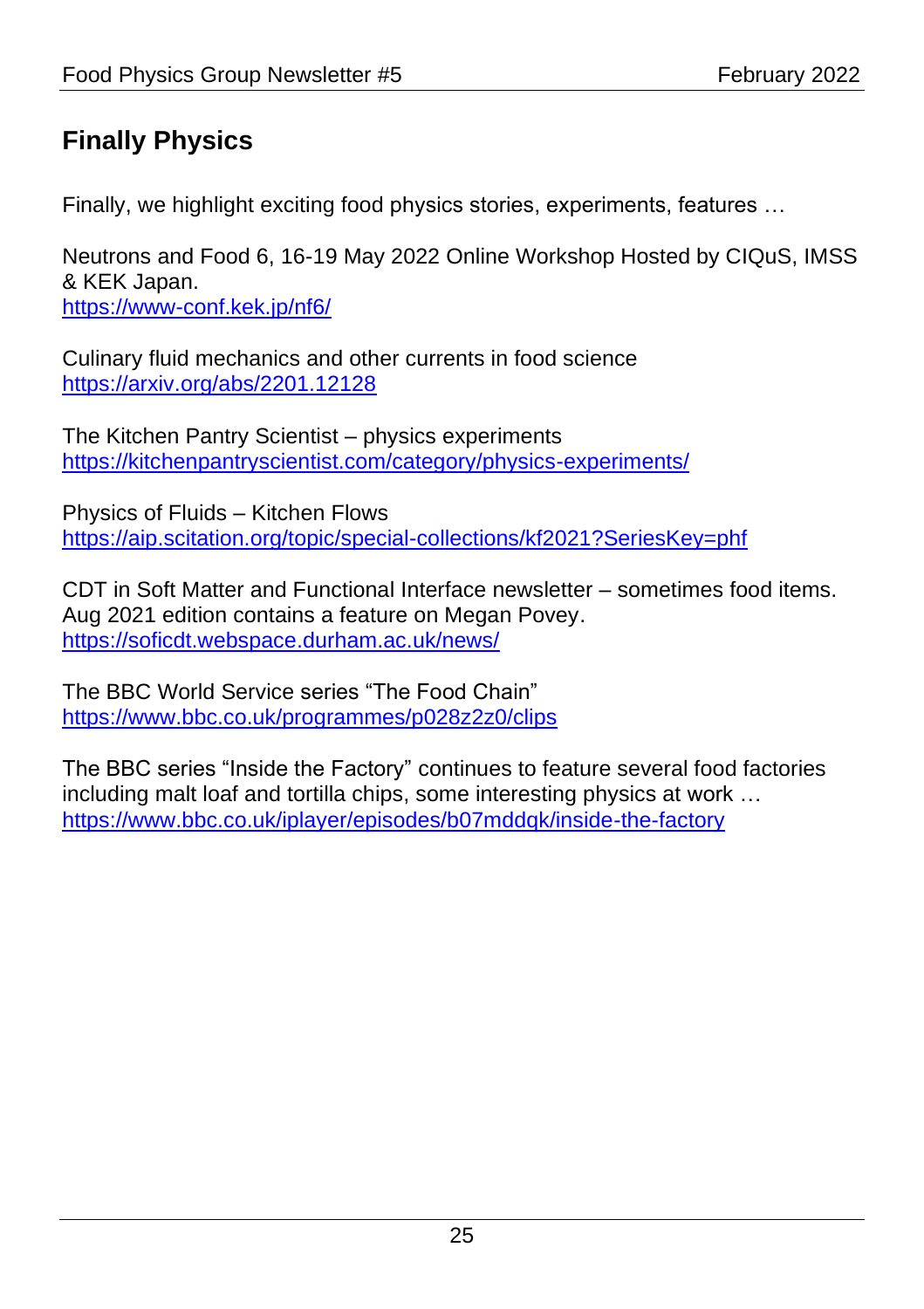## <span id="page-25-0"></span>**Group Committee**



John Bows, Chair PepsiCo



Dr Beccy Smith Mondelez International



Dr Arwen Tyler Leeds University



Dr Rob Farr, Secretary Jacob Douwe Egberts



Prof Megan Povey Leeds University



Dr Martin Whitworth Campden BRI



Dr John Melrose, Treasurer



Dr Daniel Hodgson University of Edinburgh



Prof Gleb Yakubov Nottingham University



Dr Eddie Pelan Birmingham **University** 



Dr Peter Schuetz Unilever



Dr Marco Ramaoli INRAE



Dr Zak Glover Arla Foods (co-opted, Early Careers)